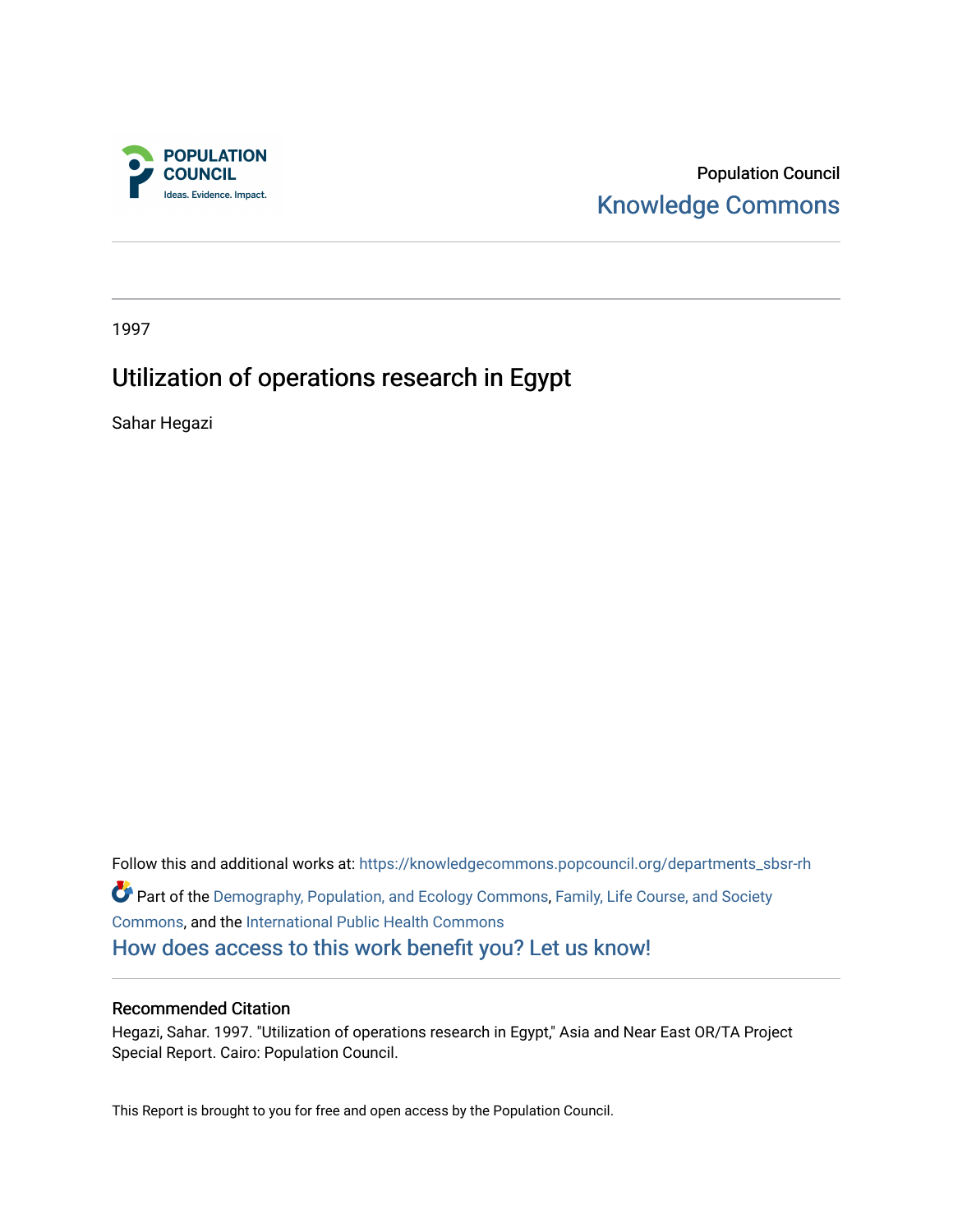# **Utilization of Operations Research in Egypt**

**Special Report**

*Sahar Hegazi*

Cairo, October 1997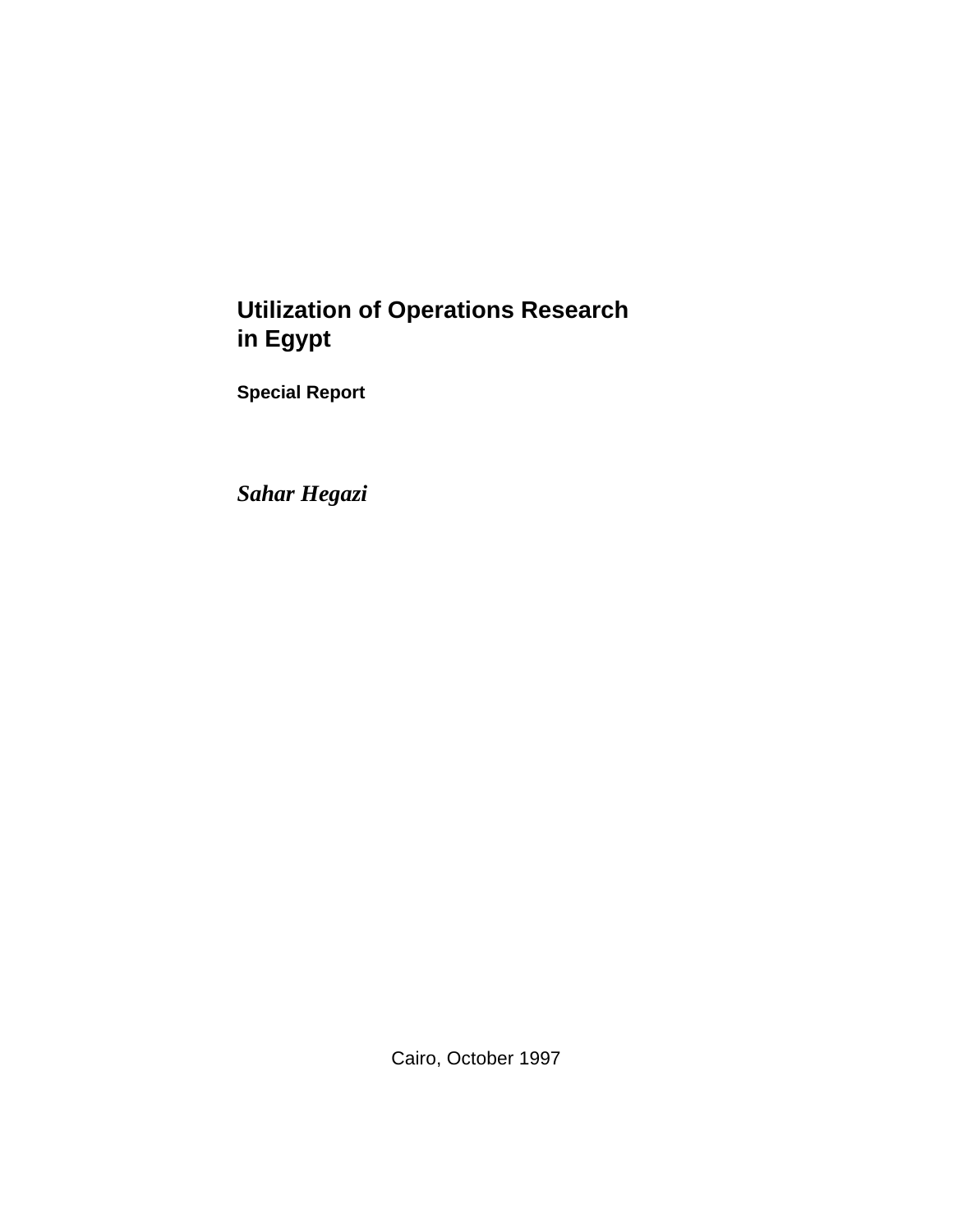### **ACKNOWLEDGMENT**

This study aims at maximizing the utilization of operations research findings in Egypt and strengthening research efforts contributing to the improvement of the family planning and reproductive health care program.

The research was made possible through the generous time availed by the survey respondents. Their comments, quotes and ideas were indispensable to have an understanding of the impact of the operations research program in Egypt and to guide future utilization activities. Special thanks are due to senior government and donor officials who provided the time to contribute to this study in spite of pressuring demands.

Finally, I would like to thank to Dr. Laila Kafafi, senior resident research advisor at FHI Cairo office and my colleagues at the Population Council / Cairo office, Dr. Dale Huntington, Dr. Laila Nawar and Dr. Nahla Abdel Tawab for their contributions during the different stages of this study.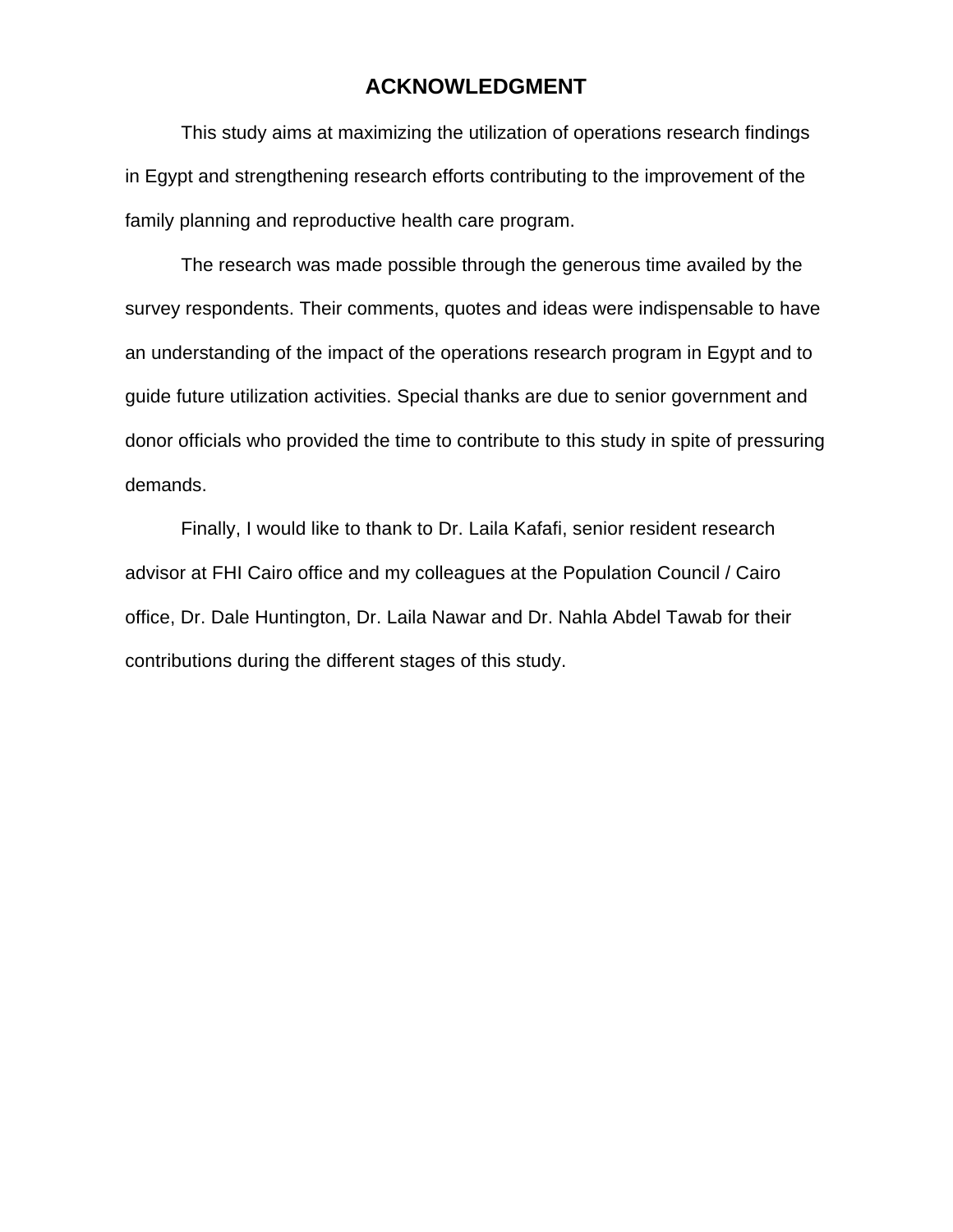# **TABLE OF CONTENTS**

| I. Impact of Operations Research: Evidence of Research Utilization  6  |  |
|------------------------------------------------------------------------|--|
|                                                                        |  |
|                                                                        |  |
|                                                                        |  |
| III. Researcher and Research Beneficiary Relationship 13               |  |
|                                                                        |  |
|                                                                        |  |
|                                                                        |  |
|                                                                        |  |
|                                                                        |  |
|                                                                        |  |
| (List of respondents interviewed and their organizational affiliation) |  |
|                                                                        |  |
| (List of selected sample studies)                                      |  |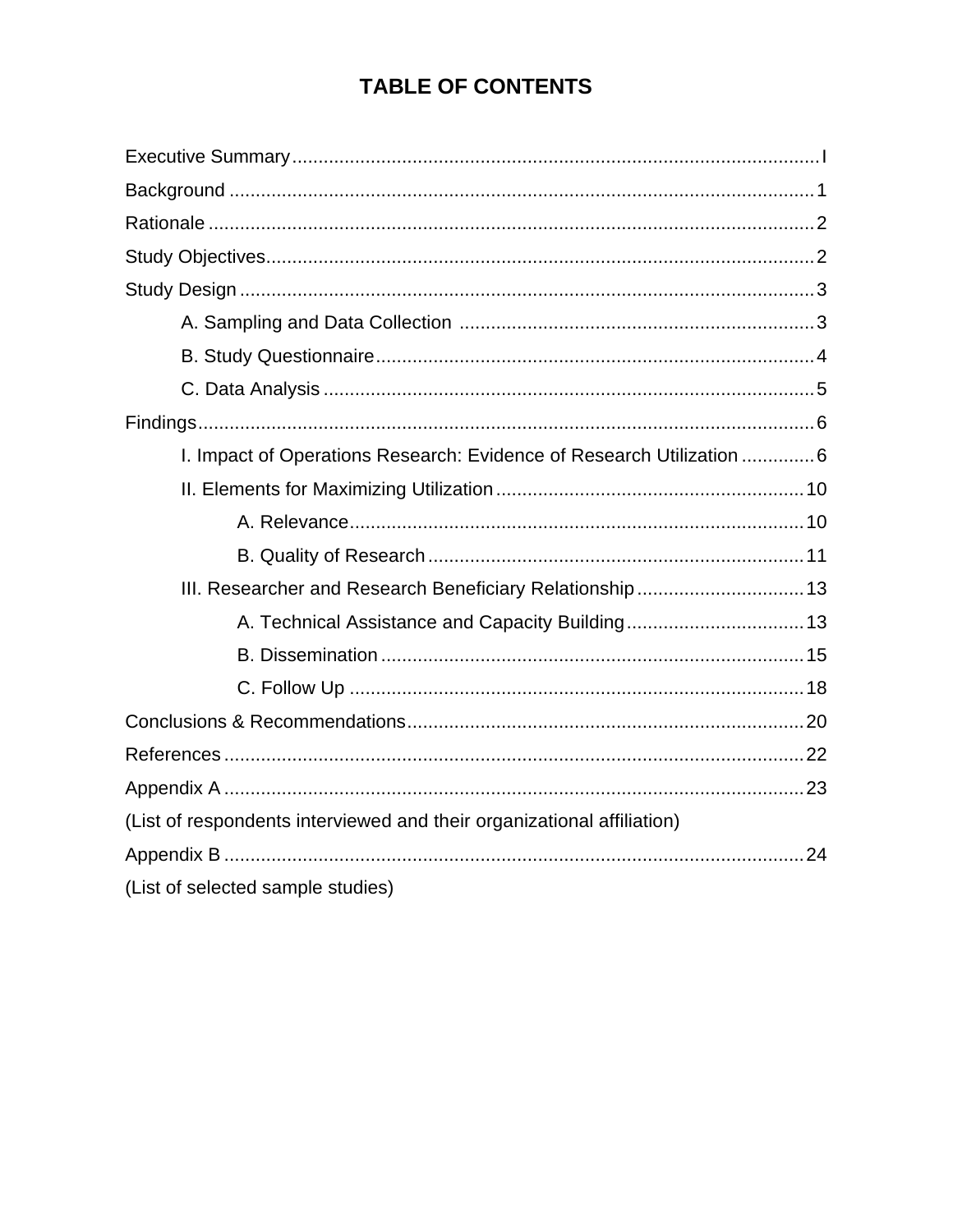# **ABBREVIATIONS**

ANE OR/TA Asia and Near East Operations Research and Technical Assistance Project CSI Clinical Service Improvement Project EFCS Egyptian Fertility Care Society FHI Family Health International IE&C Center Information, Education and Communication Center of the State Information Services MOHP Ministry of Health and Population NPC National Population Council OR **Operations Research** PAC Postabortion Care PPC Population Project Consortium RCT Regional Center for Training RMU Research Management Unit SDP Service Delivery Point SIS State Information Services TA Technical Assistance THO Teaching Hospital Organization USAID United States Agency for International Development UNFPA United Nations Fund for Population Activities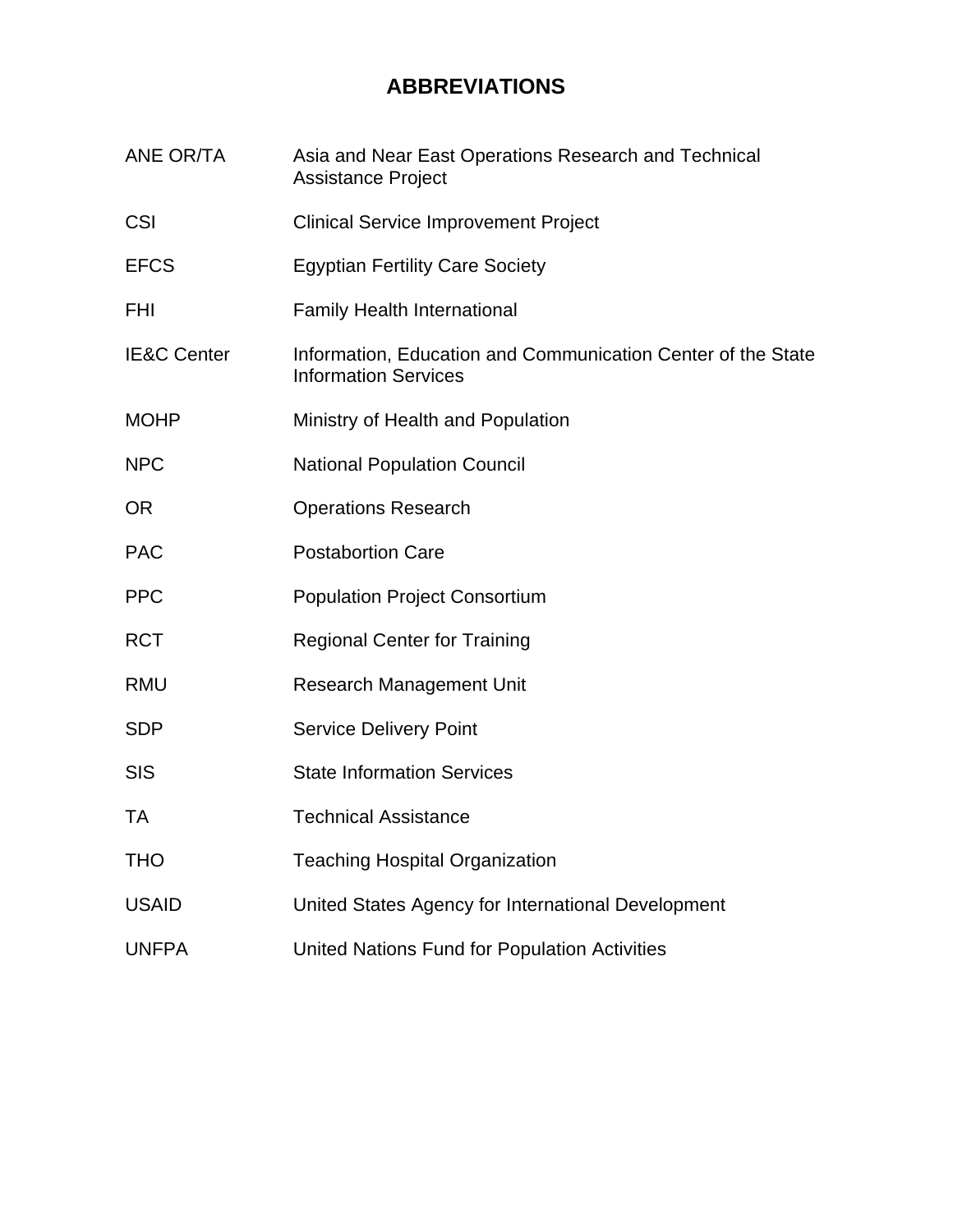### **EXECUTIVE SUMMARY**

Utilization as an outcome of the operations research process, is the ultimate goal for any operation research study. However, a large gap between the research findings and their actual implementation exists and hinders many of the potential opportunities for policy development, program and service improvement. To date, the field of operations research in Egypt has not conducted a systematic review of the utilization of the operations research studies completed over the last decade. In spite of the considerable resources devoted to research, internal project evaluation is usually the sole mechanism to learn about the impact of operations research.

This descriptive study was initiated with a long term objective to maximize the utilization of operations research and strengthen future efforts contributing to the improvement of the family planning and reproductive health care program in Egypt. The study has four immediate objectives including: (1 assessing the impact of the current process of utilization and follow up activities; (2 documenting specific evidences of utilization of OR research studies conducted over the last ten years; (3 identifying barriers that impede the utilization of research on the policy, program and / or service levels; (4 defining directions to guide future efforts of utilization. The study's sample included some selected 12 studies completed by the principal agencies conducting operations research in Egypt Family Health International (FHI) (1989 - 1992) and the ANE OR/TA Project of the Population Council (1992 - present). In-depth interviews were conducted with a variety of respondents representing different target audience. The analysis of the qualitative findings was based on a framework applied in a similar study in Indonesia by the ANE OR/TA Project and built on three elements: research product; scientific network; and researcher-audience (beneficiary) relationship.

Analysis of data indicated a general satisfaction with the contribution of operations research to the family planning and reproductive health program in Egypt. Many respondents specifically recognized the role of operations research in policy formulation and policy advocacy. It was also mentioned that the implementation of findings of some studies of the ANE OR/TA Project and FHI had led to more effective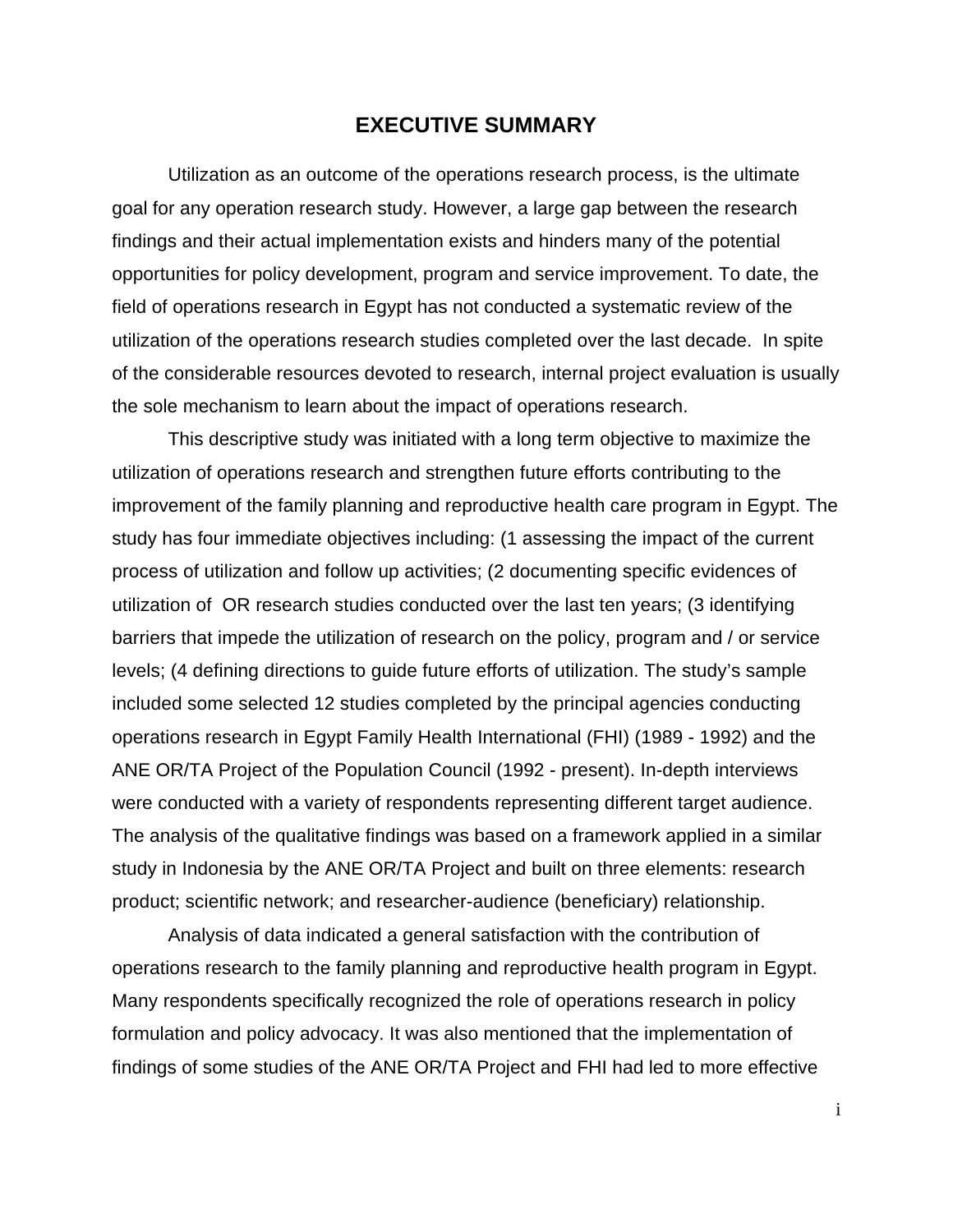program development. Examples of this are with Raidats Refiat program and in improving the performance of some service delivery projects like the CSI. Findings of the ANE OR/TA Project OR studies on postabortion care were also mentioned to have contributed to the design of the USAID/Egypt family planning and reproductive health program. However, many interviewees indicated that there is still a room to reinforce the utilization process so as to become more timely in providing policy makers and program managers with needed answers.

Respondents stated two key elements that can maximize the utilization process. One is the relevance of the research conducted and second is its quality in responding to the questions under study. In addition, the process of conducting a study can contribute to the use of the results when various partners concerned with the problem under study are actively involved in all stages. Using appropriate methodologies and raising practical recommendations are also important in adding to the credibility of the research. This has an effect on its consideration in the decision making process.

In analyzing the findings of the research and the research beneficiary relationship element the following three aspects were discussed: technical assistance, dissemination and the follow up activities. Although the current model of providing technical assistance is satisfactory to most of the respondents, a strong emphasis was placed on the need to formalize the process of research capacity building. Several interviewees mentioned that it is crucial to create a competent cadre of researchers who can conduct operations research studies within their own organizations when external technical assistance phases out. Similarly, there is a need to strengthen the technical and management skills of local research institutions to provide operations research training. Dissemination activities should continue to match the informational needs of the different research target groups by presenting the data in different formats that suit the profile of every group. A strong need to produce the research final reports, summaries and media kits in Arabic was emphasized. Finally, systematic follow up activities focusing on repackaging research findings and providing individualized presentations to discrete groups was suggested as being a useful tool to increasing the

ii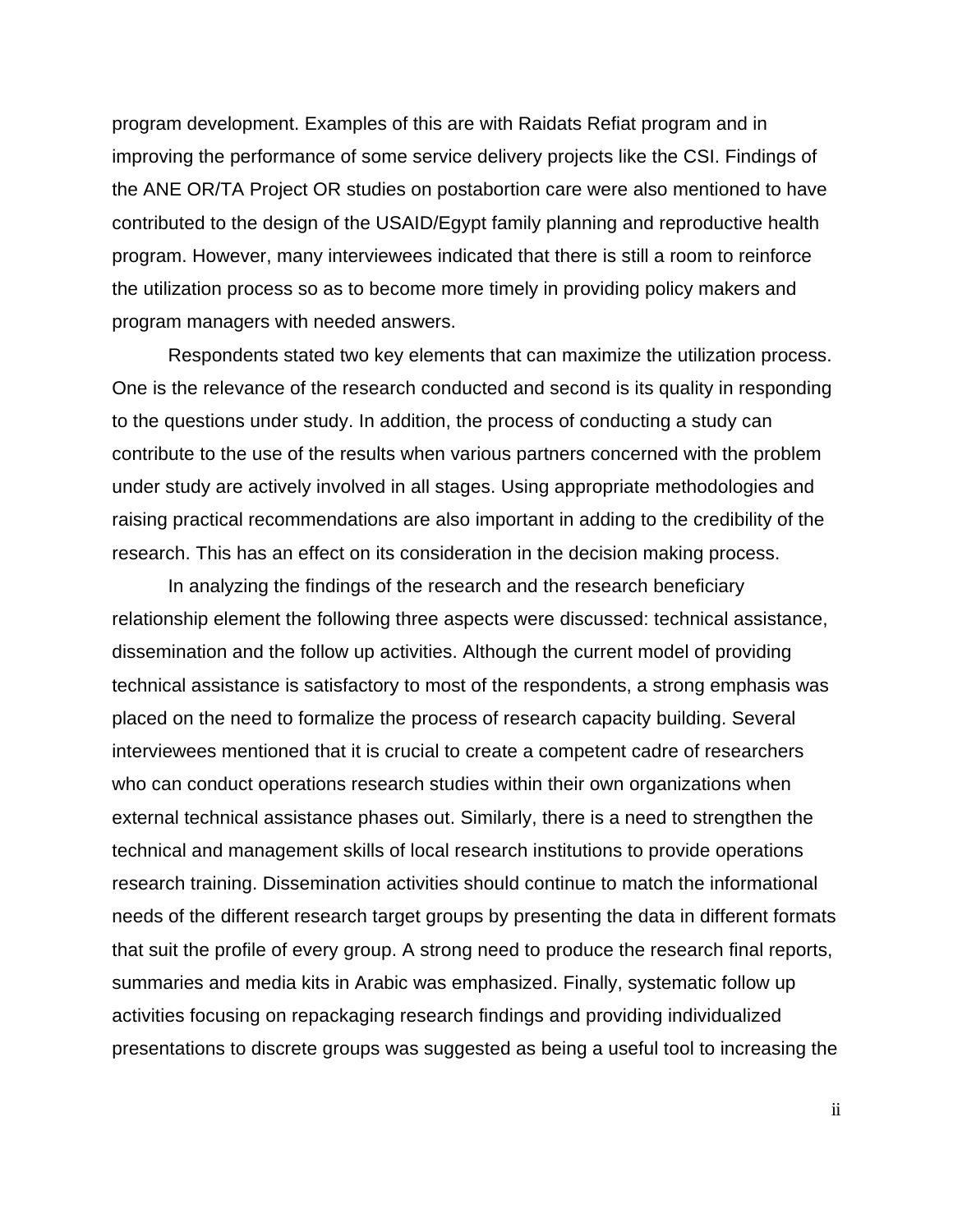likelihood of results being used.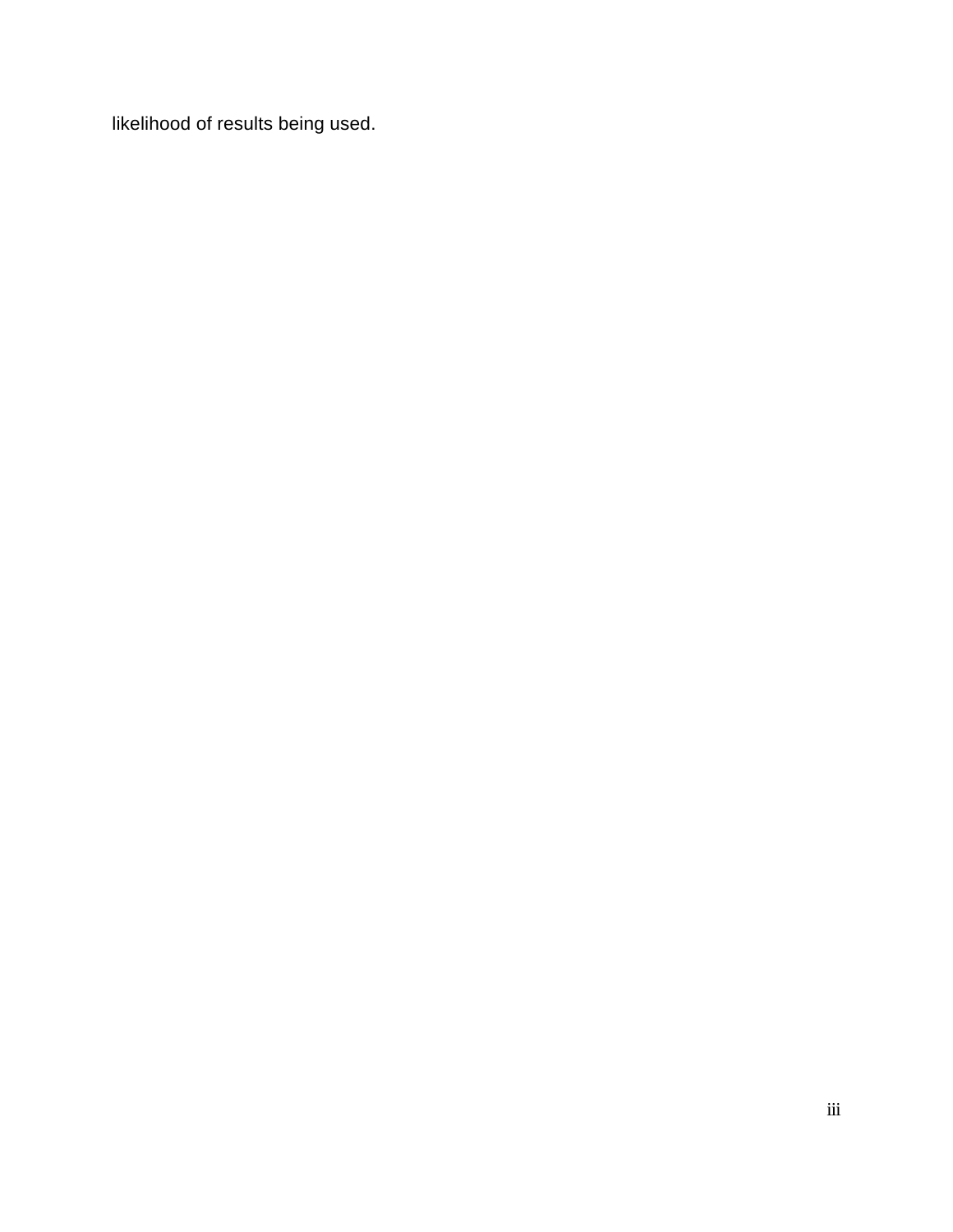#### **BACKGROUND**

Operations research is defined as a scientific process composed of five steps: 1) problem identification and diagnosis, 2) strategy selection, 3) strategy experimentation and evaluation, 4) information dissemination, and 5) information utilization, (Fisher, et.al, 1991). The process of conducting an operations research study is therefore closely bound to the program it investigates. The ultimate outcome of operations research is the utilization of the results to increase "the efficiency, effectiveness and quality of services delivered by providers; and the availability, accessibility and acceptability of services desired by users." (Fisher, et.al, 1991). Most commonly the conduct of an operations research study ends with the dissemination of the study's results through a carefully planned communication strategy. To the extent that operations research staff are available, technical assistance is provided to ensure the utilization of the study's results. Most frequently, however, once the dissemination activities of a study have been concluded program managers are left to implement the study's results, without further support.

The Egyptian national family planning program has a long tradition of service delivery research, matching the history of the country's family planning program. Within the sphere of programs funded by USAID during the past decade, three agencies have been principally involved in the conduct of operations research studies in Egypt: Family Health International (FHI), The Population Council and the Futures Group. The Futures Group provides technical support to the National Population Council's Research Management Unit (RMU) as a member of the POP/FP III Project's

1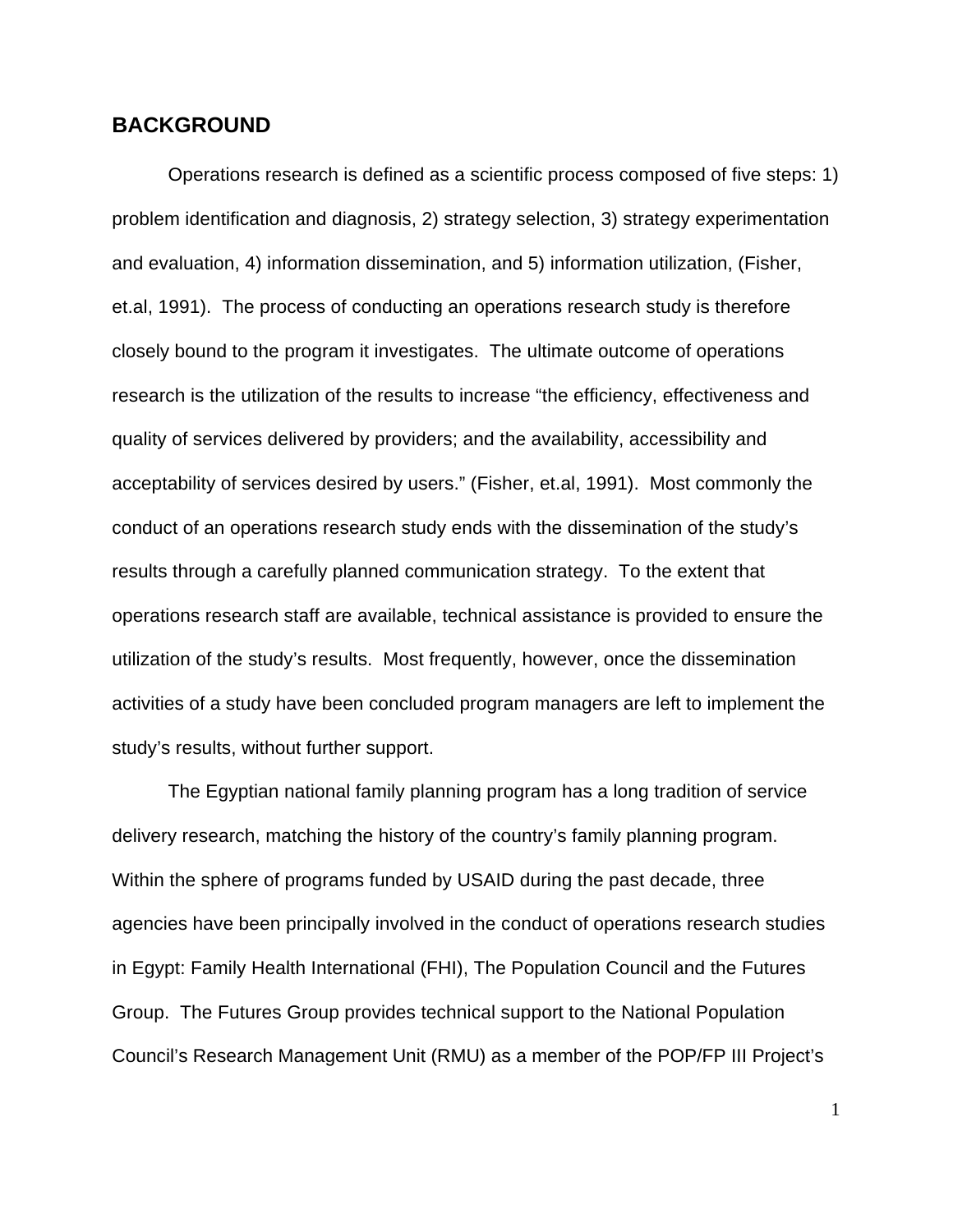Pathfinder Population Consortium (PPC). The Population Council's ANE OR/TA Project has been active in Egypt since early 1992, primarily supporting operations research studies conducted by local NGOs and Universities. FHI's operations research program preceded that of the Population Council and the Futures Group, beginning in the late 1980s and continuing up to 1993, at which time FHI began to focus on programmatic research and other service oriented studies.

### **RATIONALE**

To date, the field of operations research in Egypt has not conducted a systematic review of the utilization of the studies results for policy development, program management or service delivery. Although considerable resources have been allocated to operations research by USAID through its bi-lateral programs with the Egyptian Government, project related evaluations have been the single mechanism for examining the effectiveness of this investment. An internal review that examines aspects related to the process of conducting the operations research studies that enhanced or constrained the utilization of the findings has not been performed.

# **STUDY OBJECTIVES**

### **Long Term Objective**

Maximize the utilization of operation research and strengthen future research efforts contributing to the improvement of the family planning and reproductive health care program in Egypt.

### **Short Term Objectives**

- 1. Assess the impact of the current process of utilization and follow up activities.
- 2. Document specific evidence of utilization of OR research studies.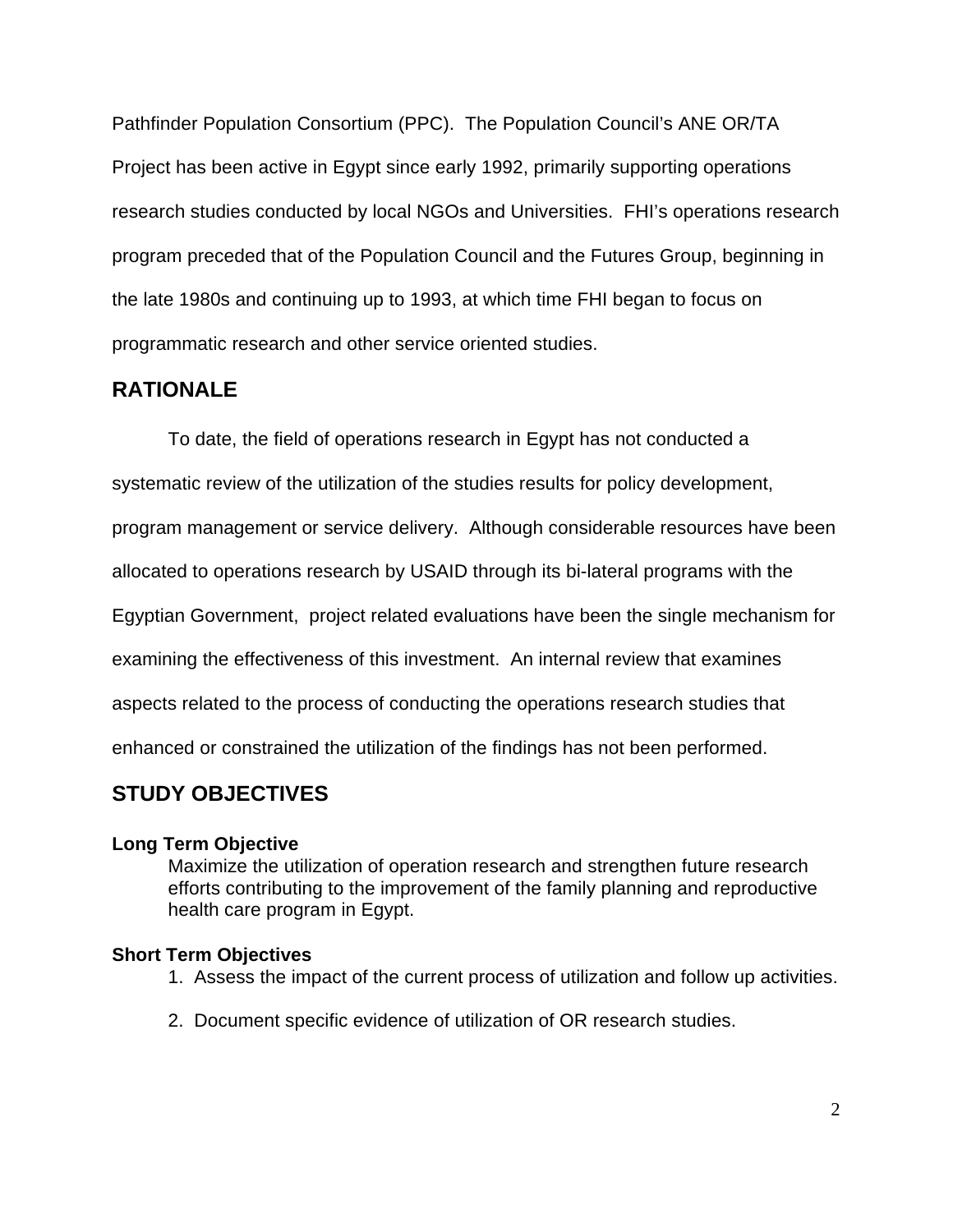3. Identify barriers that hinder the utilization of research on the policy, program and / or service levels.

4. Define directions to guide future efforts of utilizations.

# **STUDY DESIGN**

This is a descriptive study that reviews the utilization of operations research in Egypt on policy, program management and service delivery levels using a sample of operations research studies conducted between 1989 and 1997. The study utilized indepth interviews conducted with a variety of respondents who represented the different audience groups that OR serves, (i.e., policy makers, program mangers, service providers). It is important to note that FHI Cairo Office staff collaborated fully in the design, interviewees selection and the questionnaire development stages of this study.

### **A. Sampling Plan and Data Collection Procedures**

A sample of 12 studies conducted by the ANE OR/TA Project and FHI was purposively chosen *(Refer to appendix A for a complete list of sampled research)*. It included all of the ANE OR/TA Project studies and three of the FHI studies. This list was composed based on the following characteristics:

- different types of study design (diagnostic, intervention, evaluation; experimental, quasi-experimental, observational);
- different research methods (quantitative, and qualitative);
- different sample sizes (national, regional, and local) and for different purposes (policy, program management, or clinical).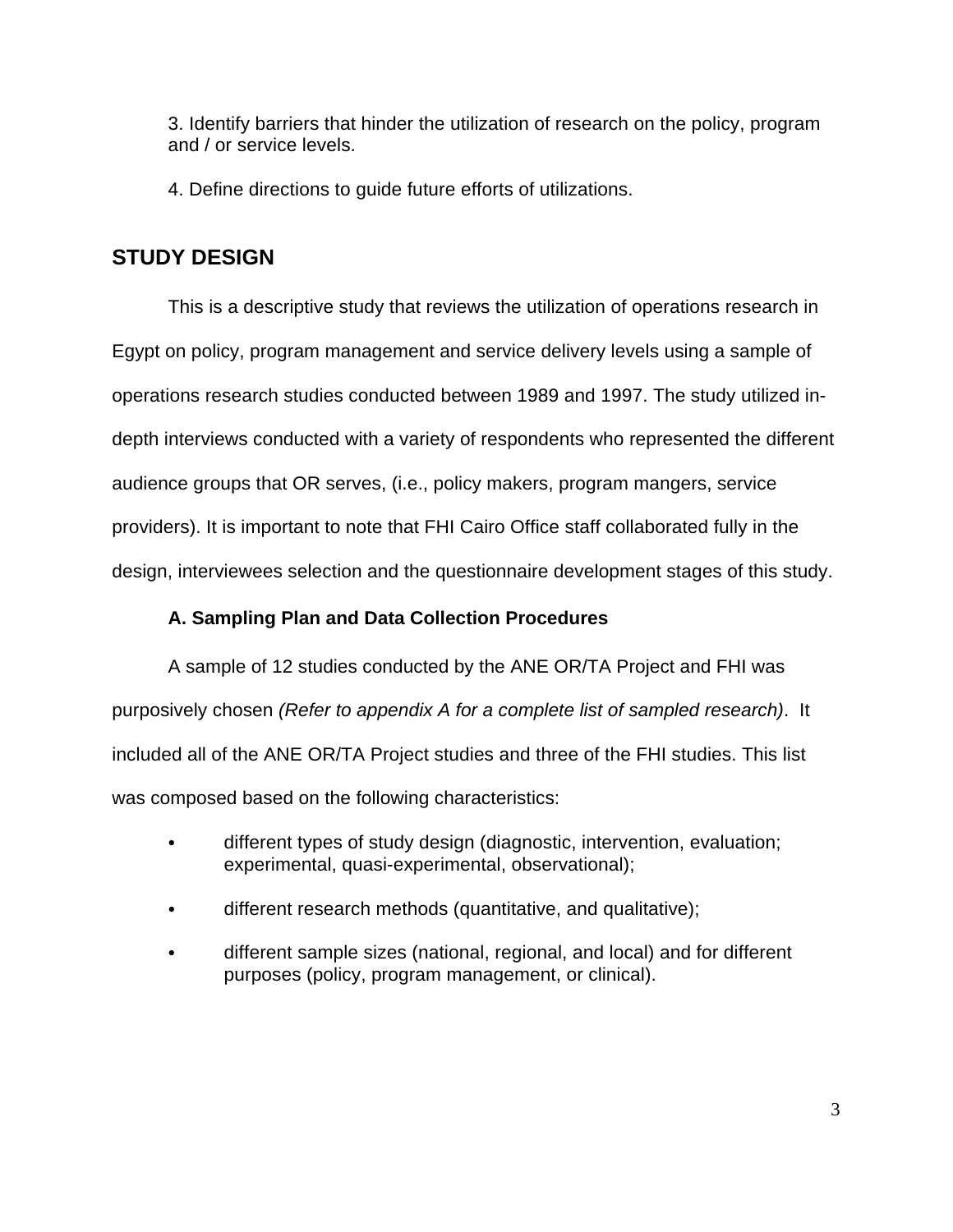In-depth interviews were conducted with 18 respondents who were identified by Population Council, FHI and USAID staff, during the months of May and June, 1997. *(For a complete list of interviewees please refer to appendix B)*. Interviews were conducted by the ANE OR/TA Project communication officer in Egypt and in a few instances the senior host country advisor participated in the interviewing process. Categories of interviewees included:

1. *Senior Government Policy Makers:* (e.g. MOHP, NPC)

- 2. *Donors* (e.g. USAID, UNFPA)
- 3. *Senior Program Managers:* (e.g. THO, RCT)
- 4. *Service Providers* (e.g. CSI, El Galaa Hospital)
- 5. *Cooperating Agencies:* (e.g. PPC, AVSC)

One week prior to every interview, each respondent received a briefing package that contained a short description of this utilization study, an annotated list of all the sampled operations research and copies of special two-page research summaries for every sampled study. The objective of this briefing package was to assist the respondents recall the research findings and to provide background information. This was particularly necessary, as several of the studies had been conducted 5-10 years earlier. Duration of every interview ranged between 35 to 45 minutes.

#### **B. Study Questionnaire**

A semi-structured questionnaire was developed and pre-tested during the month of May. The following indicators formed the basis of this questionnaire:

Genesis of each study sampled.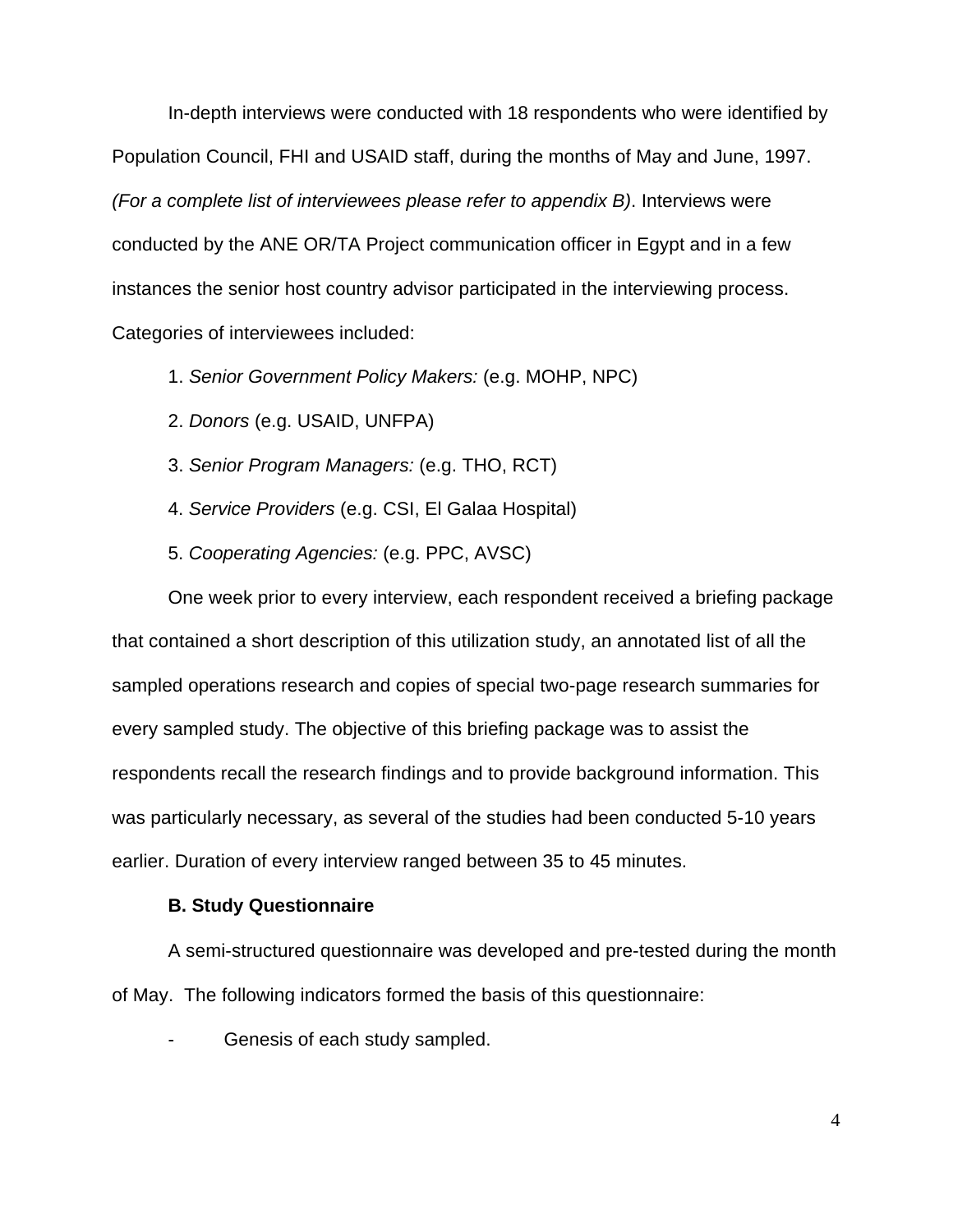- Role of the dissemination activities in maximizing utilization.
- Contributions to body of knowledge (e.g., continuum ranging from qualities of originality and uniqueness to complementary findings to redundancy and duplication).
- Degree that the research contributed to improving clinical practices (consultation or management).
- Evidence that results contributed to the development of national policy.
- Evidence that results were used for program management (system wide).
- Elements of institutional building or development of national capacity.

#### **C. Data analysis**

The analysis of the qualitative findings was constructed using an analytic

framework that was applied in a similar study conducted in Indonesia by the ANE

OR/TA Project. That study utilized a conceptual framework built on three elements:

research product; scientific network; and researcher-audience (beneficiary)

relationship, (Henry, 1996).

1. *The research product:* includes elements such as relevance of the research to specific needs, simplicity, quality of work, applicability of findings and recommendations, cost effectiveness and timeliness of the research.

2. *The scientific network:* This element focuses on whether or not the study was comprehensive in providing answers to questions raised by the concerned network related to this research and hence the evidence of using this study.

3*. The researcher and the research beneficiary (audiences) relationship:* This component covers the efficiency and the comprehensiveness of the dissemination process and follow up activities in communicating the research and reaching out for various concerned target groups and partnership in implementing the research. Finally any form of capacity building that the research recipient can identify as a result of a study.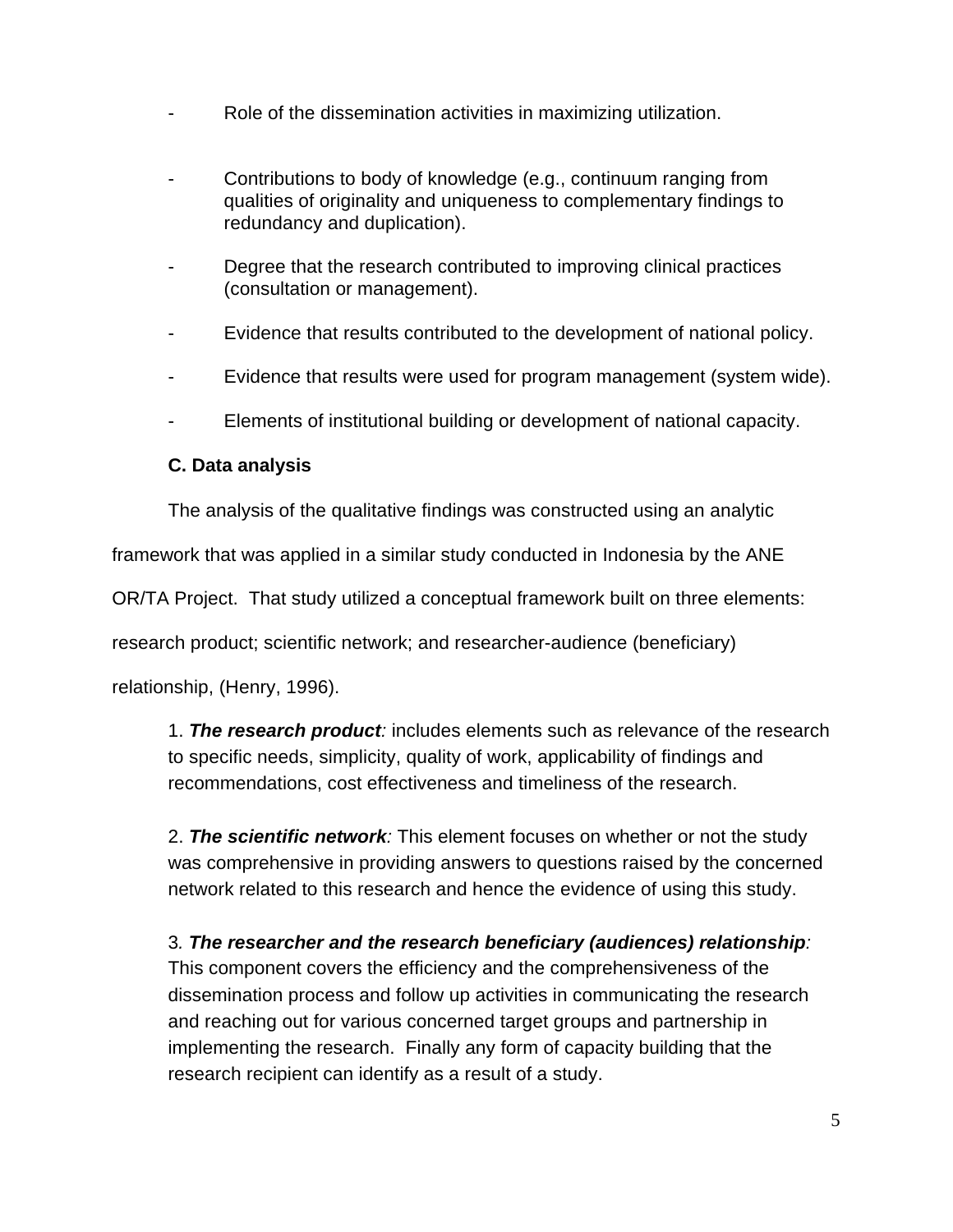Immediately after each discussion, interviewer notes were completed and elaborated upon. Data was carefully reviewed to match this framework described above. For the information that was not possible to label under any of these categories, it was grouped separately and recorded as well.

### **FINDINGS**

This section of the report covers three main areas: the impact of operations research and evidence of use; elements for maximizing research utilization, and the researcher - research beneficiary relationship. It is important to note that not all of the studies included in the sample (of FHI or Population Council ANE OR/TA Project) are referred to in this overview of findings. This is due to difficulty in recalling research studies completed early in the development of the operations research program or to avoid repetition of key results.

## **I. Impact of the Operations Research: Evidence of Research Utilization**

All of the respondents recognized the potential contribution of OR to scientifically direct efforts towards overcoming real problems. For example one respondent said, *"I consider OR more important than biomedical research. It addresses specific problems and presents solutions to these problems. Earlier studies of FHI and the current ones of the Population Council are useful."* At the same time respondents clearly stated that OR should address issues that are possible to resolve, that correspond to the national population strategy as well as the objectives of the host agency. Researching issues other than these *"....does not lead to much of a change and, hence, any utilization of this research will not be possible."*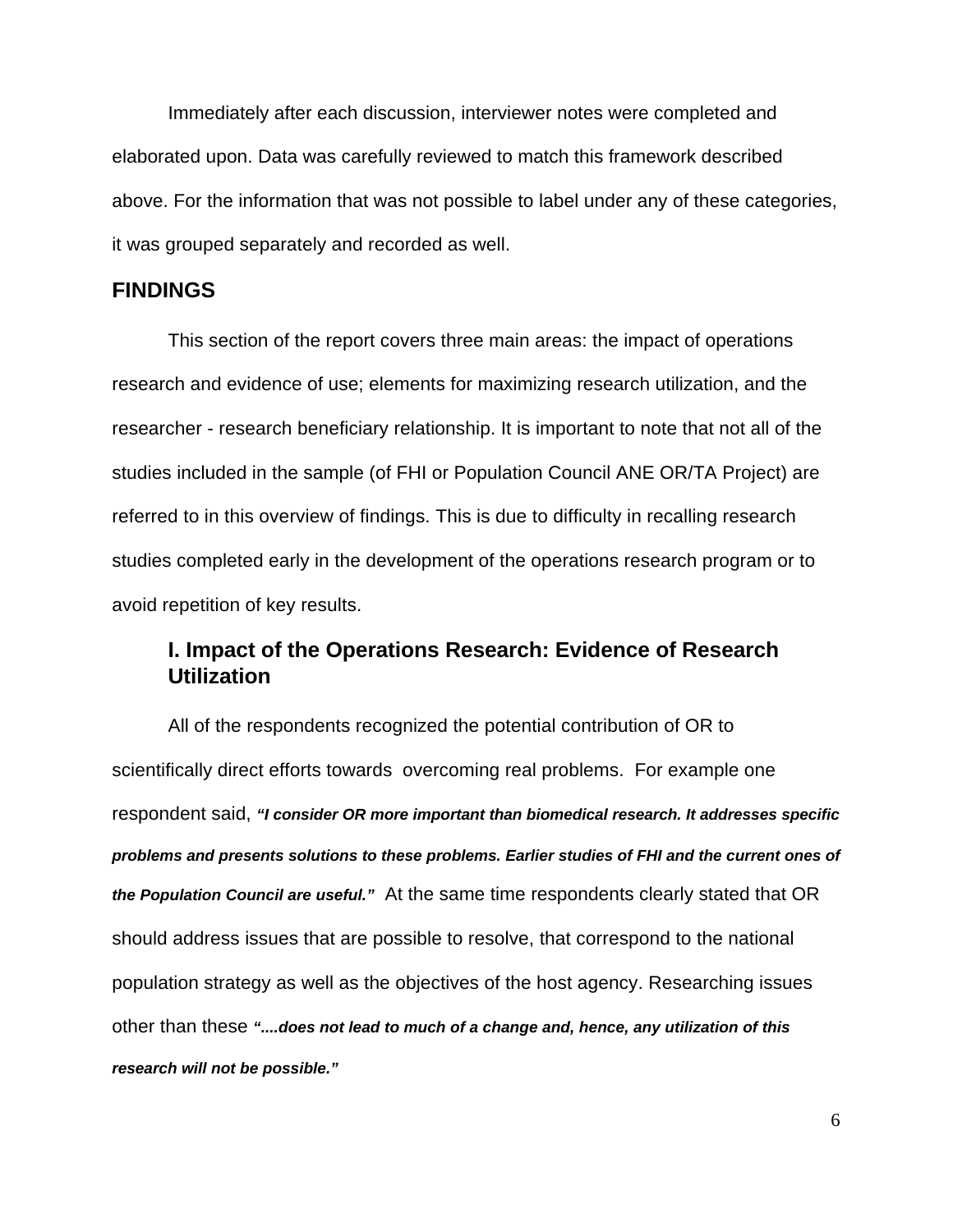On the policy level, OR is considered an important tool for both policy formation and policy implementation. Policy makers in Egypt stated that they have used OR findings for policy advocacy so to support existing programs, to call for changes to seek funds and to build commitment to new initiatives. The contribution of the postabortion OR studies was referred to as an example of how OR contributed to policy formulation.

On the program level, operations research studies were cited as being useful for monitoring the implementation of programs and for trying new approaches. One respondent stated *"We used to depend on our field impressions, but later we started to count on operations research studies to guide our programs."*

Another one added, *"Sometimes using checklists with specific indicators is not enough to monitor the progress of a project. Meanwhile, OR can tell us more if a certain problem exists and (can) provide solutions or explanations."*

Service providers, stated that they believe OR has been effective in contributing to the improvement of the performance and management of their clinics. Examples they cited included enhancing the technical skills of medical staff strengthening the administrative and the management system of clinics, and contributing to improvements in the quality of care. Some

**The Raidat Refiat study conducted by the ANE OR/TA Project and the Faculty of Nursing in Alexandria (1995) was cited as a useful research study in many ways. Some interviewees stated the following programmatic changes based on the study's recommendations:** 

- *C "A working guide for every Raidat was prepared, printed and used based on the recommendations of the study."*
- *C "A unified record keeping system was established and a common register book was introduced."*
- *C "More emphasis was given to the practical training. Also the length of the training courses increased."*
- *C "The collaboration with the local IE&C centers in the governorates was strengthened enhanced."*
	- *C "Supervision scheme was revised and on the job-training was added to the program."*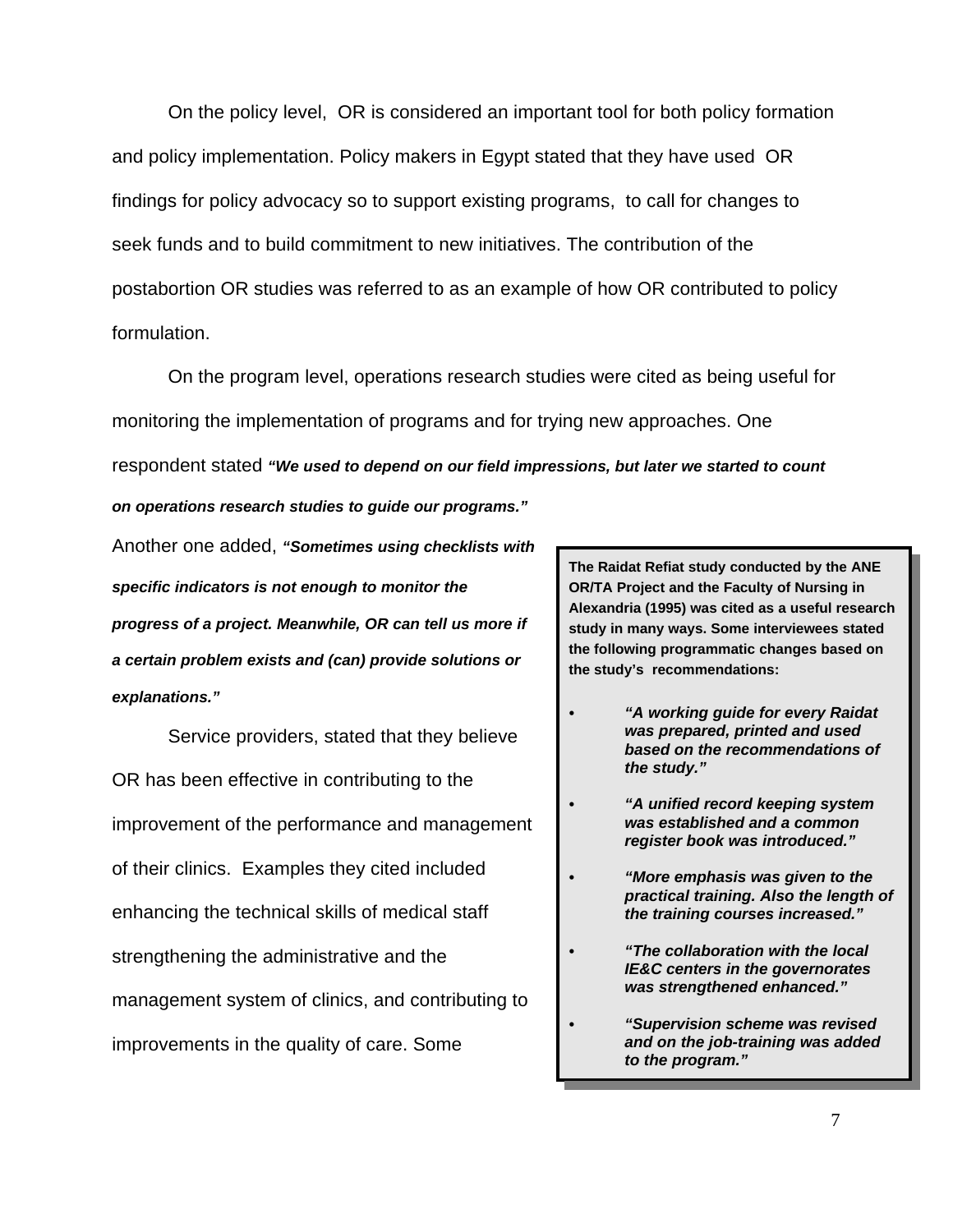managers of family planning service delivery projects mentioned that the impact of OR was significant in changing attitudes of staff towards understanding the value of research in guiding their work. *"After the (ANE OR/TA Project) operations research study on Continuation and Discontinuation, our clinic managers in the different governorates realized that in each region we serve different categories of clients who require different strategies. Now they know that many of the elements to attract clients rely in their hands."* Findings of another study conducted by FHI on the "Organizing Family Planning Unit Hours and Waiting Times" in the CSI clinics were cited to be helpful in achieving better management of the clinics hours and described as effective tool that helped the Project managers in responding to clients' time demands per different geographical locations.

The postabortion operations research pilot study, (completed in 1994 to test the effect of improved medical care and counseling of postabortion patients) was repeatedly cited as an example of how OR contributed to both policy development and service improvements. Though the pilot study was done only in two hospitals (El Galaa Maternity Hospital in Cairo and El Menya University Hospital in Upper Egypt), some interviewees believed that working to improve postabortion care outside of Cairo, (especially in upper Egypt) was one of the positive aspects of this study. The current scaling up of this program in ten university and public hospitals was described by one respondent to have established an effective chain for the transfer of knowledge acquired during the pilot research. *"The 1994 operations research pilot study of postabortion care in Egypt directed attention towards the abortion ward that was long neglected...new concepts were introduced and emphasized. Physicians now pay more attention to it, and with the scaling up program these concepts as well as others are being reinforced."* 

8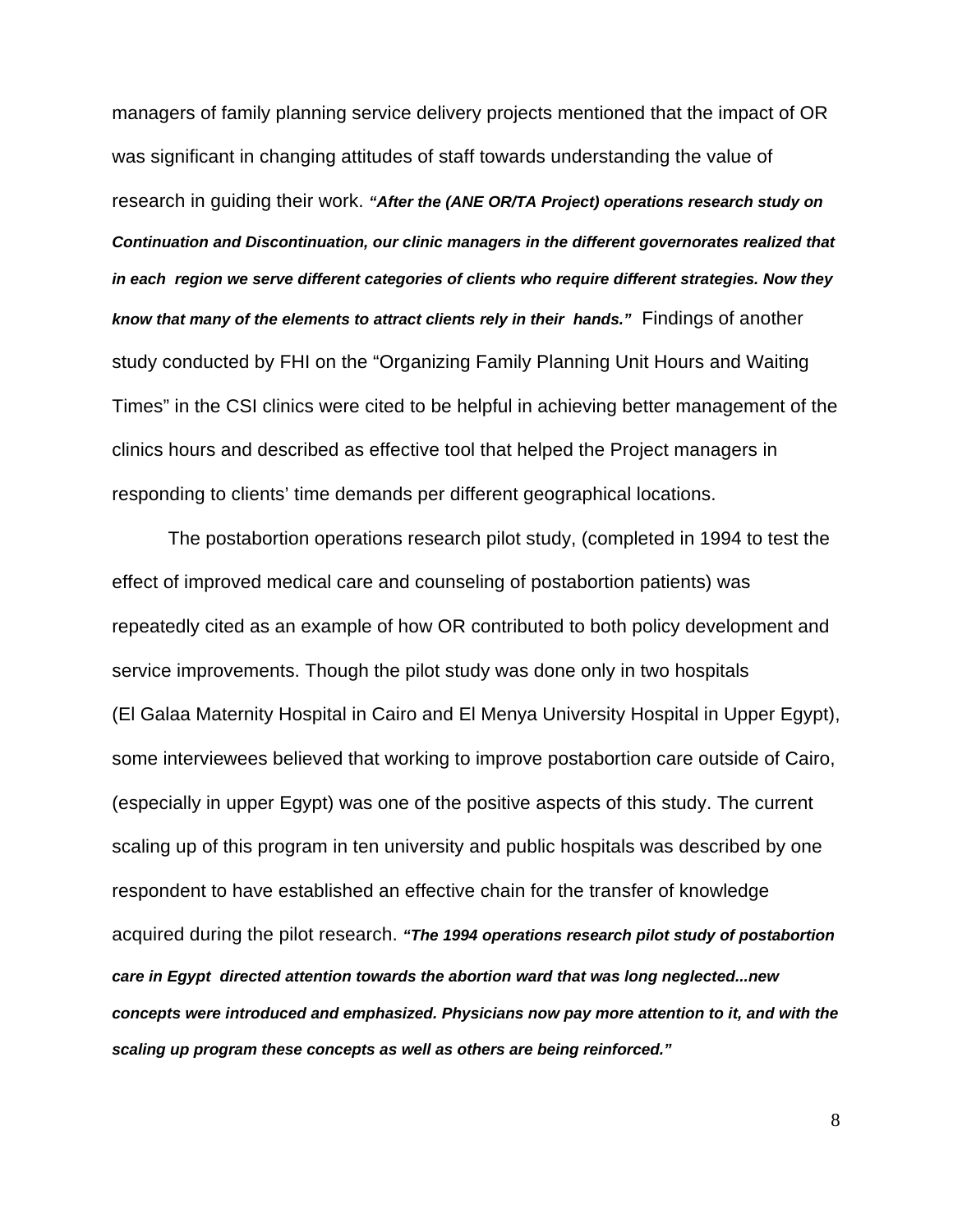Meanwhile, it was indicated that the findings of the postabortion OR studies have contributed to the design of the USAID/Egypt family planning and reproductive health program. More specifically, the findings of the caseload study focused attention on the need to include postabortion care in the reproductive health package and to institutionalize the OR postabortion program.

Despite these contributions, the field of OR in Egypt still had shortcomings. Some respondents indicated that the link between research and its implementation needs to be further strengthened. For many of them, research findings tend to take a long time until they are finally transformed into program decisions. One reason was given for this weak link is the lack of ownership of results by policy makers and program managers . Thus, one respondent stated that "(*if*) *Collective ownership over research is better realized, utilization of research will become more possible."* Another added *"Assisting policy makers and program managers to use OR is important. They should be oriented on how to use the findings so they would realize how relevant (the studies are) to them."*

 Some respondents suggested that presenting policy makers with successful models of how OR can help improve their programs could be useful as well. "*When a successful example of research utilization is available, it should be widely promoted and announced so as to show how the process of utilization is built incrementally with the collaboration of many partners and how it can positively improve programs, services or policies."*

A few of the respondents see the only meaningful impact of many OR studies as being in the area of capacity building of new skills for researchers and research institutes. It was mentioned that *"Maybe those who benefited most from the OR program are the researchers and the research institutes."*

9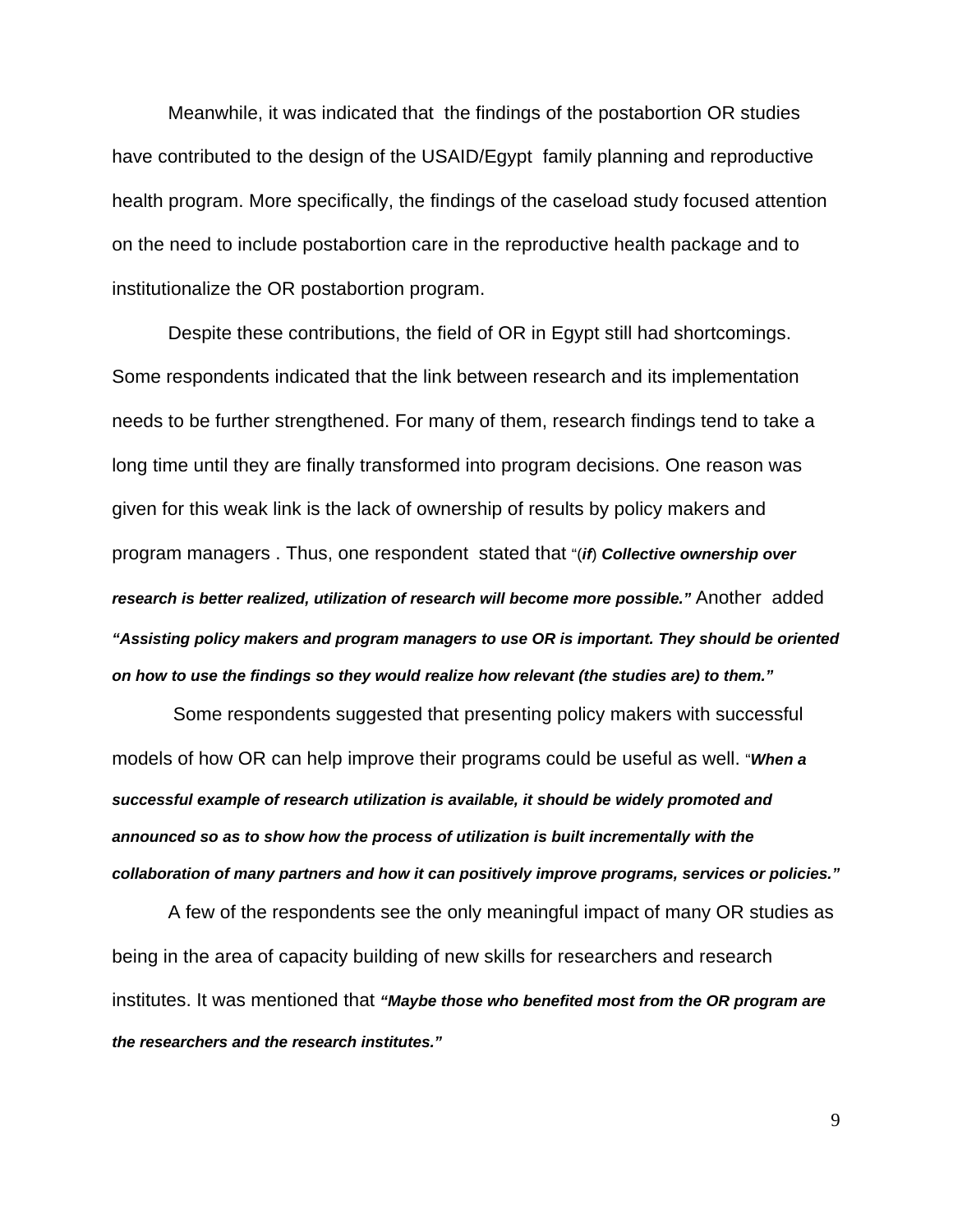Others have observed that recent OR studies are becoming rather long when OR should be a fast tool to provide timely answers to pressing questions. Some stated that when these quick answers are not available when needed, the opportunity for effective utilization is lost. *"I personally think of OR as a quick study that answers a question...in two weeks or maybe two months, not a year or two."*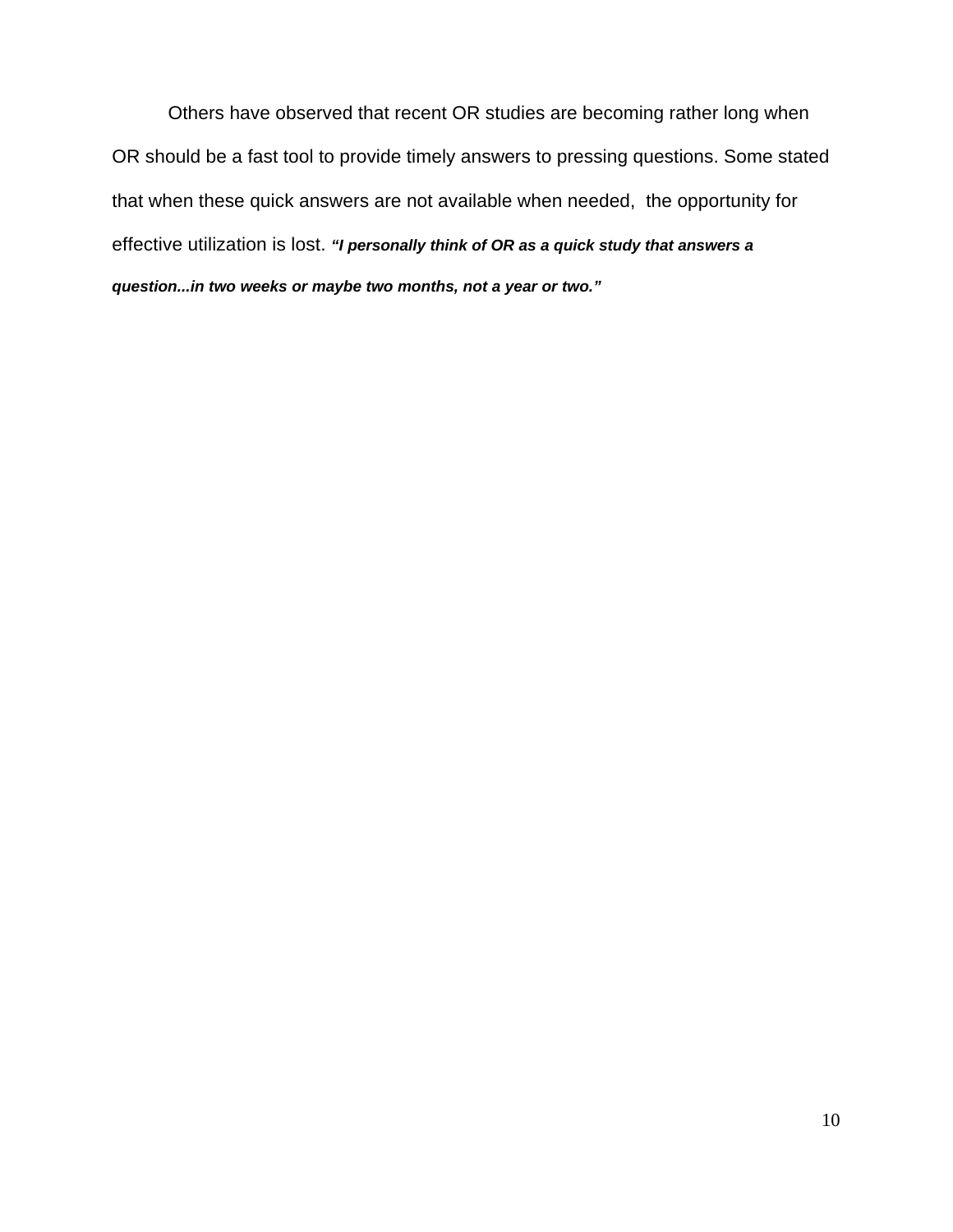### **II. Elements for Maximizing Research Utilization**

#### **1. Relevance**

For most of the respondents, relevance is a key criterion that qualifies a study to be effectively utilized. They also indicated that a study is relevant when it emerges from a real need from the field *"I think that a good study is the one that touches on the core of my work ....It will be to my advantage to use the findings as it will end up improving the quality of my work."* 

Conducting the research with multiple partners was also mentioned as an indispensable element to ensure utilization and to widen the group of potential users. However it is critical to define the roles of the different parties so as to build commitment to the research afterwards. One possible strategy to initiate this collaboration was suggested by one respondent as *"doing advocacy activities with national authorities who are not currently engaged in the research process to show them how OR can be useful to them."* Meanwhile, involving the concerned decision makers early in the process of forming the research agenda builds their commitment to this research and ensures that it reflects their programs' needs. Other government offices, NGOs and public sector organizations who may not be directly related to the conduct of a study should be also aware of the findings and their implications. Donors other than the principal funding agency should be also engaged in this process to foster a wider interest especially in fields of research that were not studied before.

For several respondents, the ANE OR/TA Project postabortion care program is a successful example that applied the above model in scaling up the pilot efforts started in 1994. It was described as *"Your work on the postabortion care is different...You initiated*

11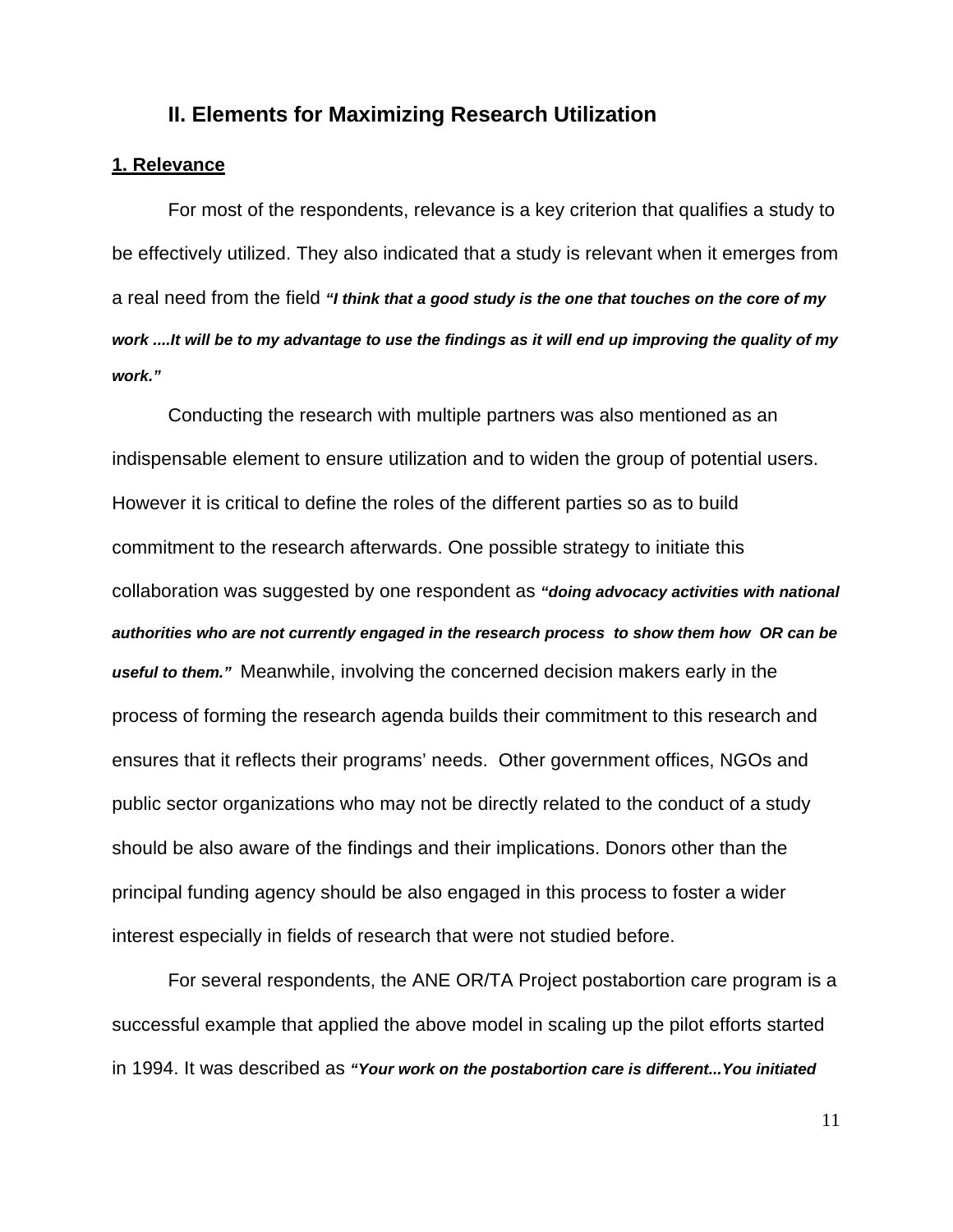*the program with the right people from the MOHP side, respected research institutes, university professors of the OB/GYN departments in addition to other organizations who are involved in the implementation of other reproductive health services."* 

In 1992-1993 the Clinical Service Improvement Project (CSI) requested to initiate an operations research on the continuation and discontinuation of contraceptive use by methods and reasons for drop-out in CSI Project. The study came with findings that the project managers used effectively and stated that *"We always depend on the OR continuation and discontinuation study in making any decision related to the project. The study helped us to change many things but most importantly it changed the staff misunderstandings of the reasons for drop out and clients' discontinuation."* The same study was perceived to be useful and relevant to some donor officials because*"...the study concluded with specific solutions to problems that CSI were facing and raised bigger issues than even the direct ones originally stated."* 

The importance of keeping the community involved in the research process was stressed by several respondents as a vital key to ensuring utilization: *"It is very important to keep the community involved. Any research idea should evolve from a community need and answers should be finally addressed to those who live and are served by the rural health unit."* 

#### **2. Quality of Operations Research**

Respondents who were able to recall studies listed in the briefing package sent shortly before the interviews, expressed an overall satisfaction with the quality of research. On a scale of one to four -where

*"OR studies are generally of good quality...service delivery agencies use the findings as an input in many situations..If I (personally) have a question I always refer to these studies."* 

one is excellent and four is poor- most of the respondents rated the listed studies as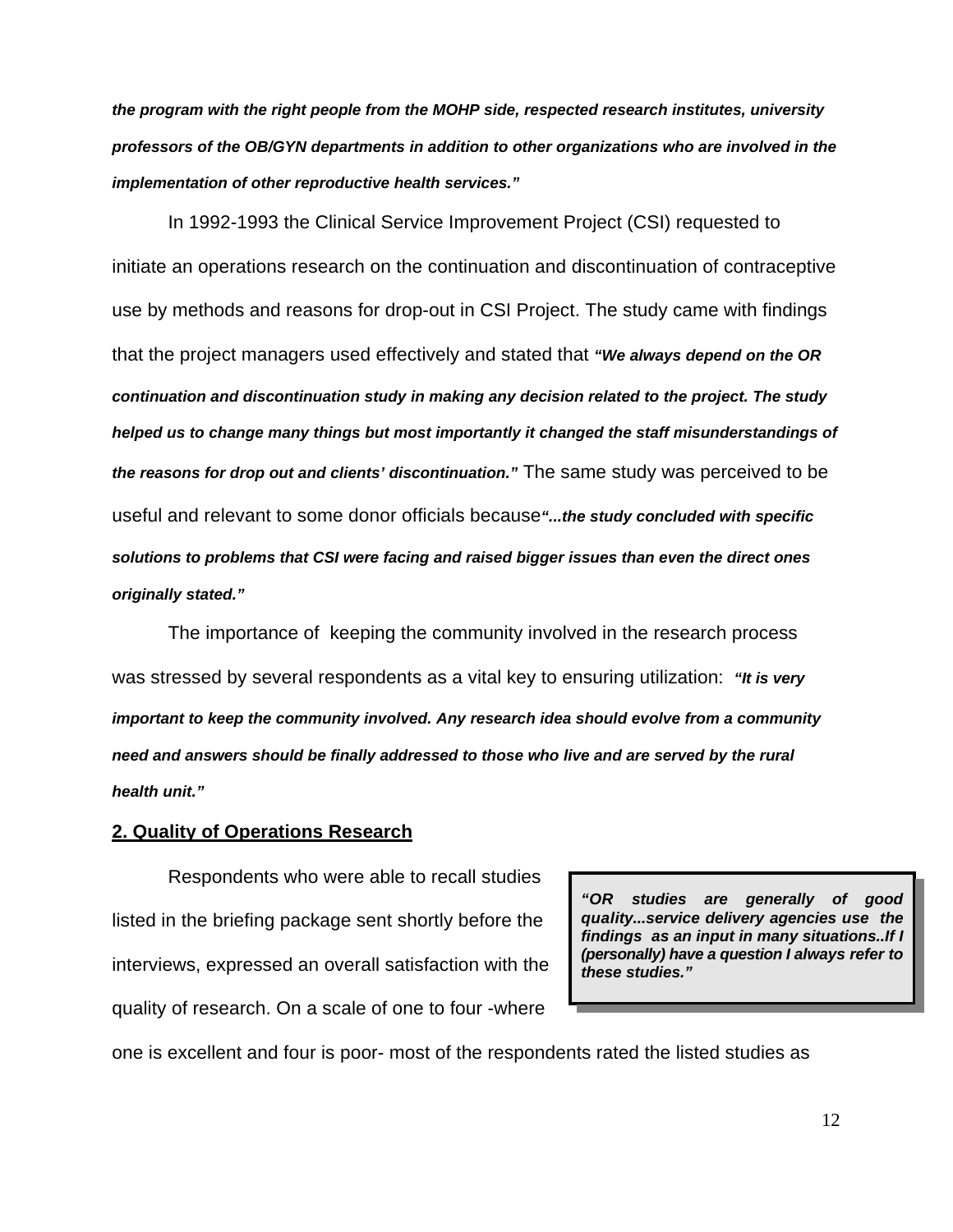generally good (2). The high quality of the research was one of the mentioned reasons for making the findings reliable to use for decision making, whether on the policy, program or service delivery level. For example, the value of findings of the ANE OR/TA Project caseload study was thought to be one of the elements that contribute to the current efforts to institutionalize postabortion care as part of the reproductive health program in Egypt.

For many respondents the quality of research means primarily a good design and a coherent methodology that accurately respond to the questions under study. Thus, many indicated that a well designed study strengthens the credibility of findings and accordingly, increases the chances for utilization. *"The research methodology should be strong enough and the sampling should be representative of the population under study so we can generalize based on solid knowledge."* 

Well drafted recommendations were also mentioned to be a key element in judging the quality of research. They are also viewed as a constructive tool that

based on a good understanding of the initial problem, the research findings and their implications. It was suggested that recommendations should be grouped and presented according to the interests of the different target audiences. Then they should be independently discussed, followed up in a way that addresses the concerns of every target group.

summarizes and presents the relevant solutions

**Some respondents described useful recommendations as the ones that are..**

- C *"Well written and present practical solutions."*
- C *"Focused and relevant to the problem and the research findings."*
	- *C "Classified by different organizational interests so they can be easily implemented and followed up."*

*Collective quotations from multiple interviews*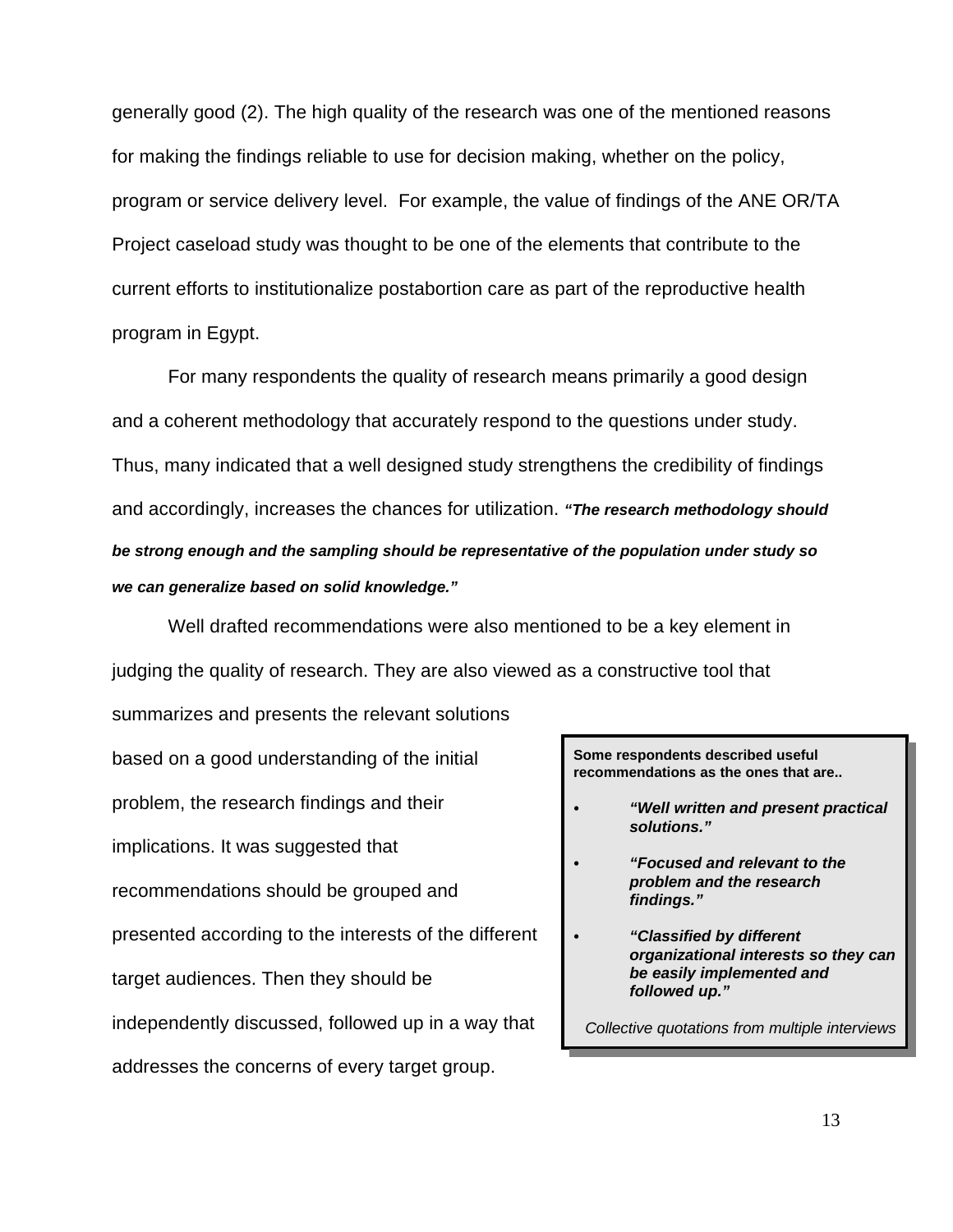Frequently, some interviewees mentioned that recommendations should not be final until after the dissemination seminar. One respondent stated *"Final recommendations should not be all set in advance. There should be a room to integrate audiences' feedback in the final report."*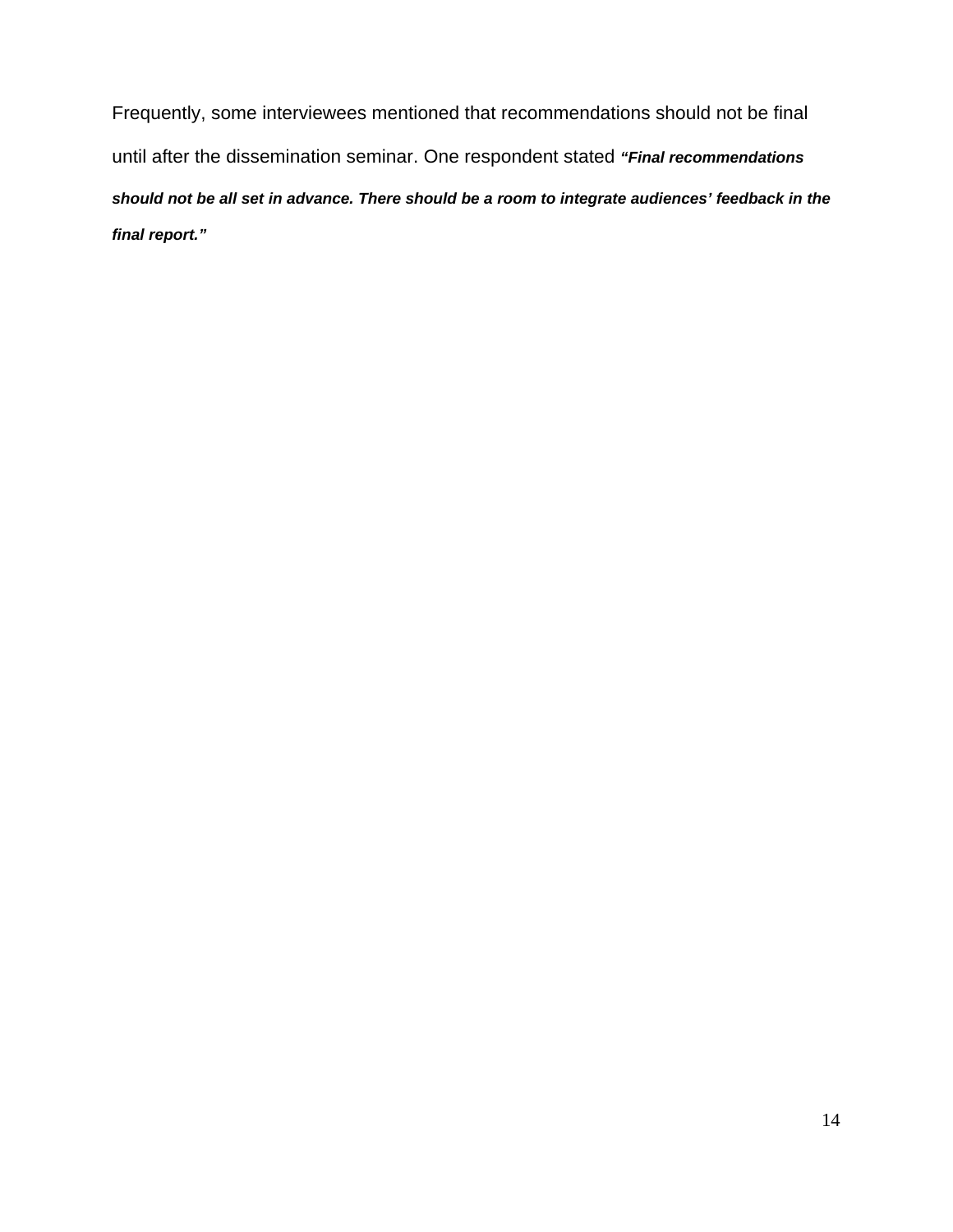The operations research study of "Improving the time management of CSI Clinics" conducted by FHI in 1991 was again cited as an example of how OR can have an effective role when the recommendations meet the above criteria. The utilization of the research recommendations improved clients flow in the CSI clinics under study and reduced the waiting time. This had accordingly a positive effect on the overall clients' satisfaction and have raised the overall performance of the clinics.

# **III. The Researcher and the Research Beneficiary (audiences) Relationship**

### **1. Technical Assistance and Capacity Building**

Results of the interviews revealed that respondents who were exposed, either directly or indirectly, to any of the technical assistance (TA) activities provided by either the Population

*"I have attended the OR training sessions with FHI / Population Council staff and RMU. I benefited a lot from them. I learnt many things about research design from these workshops."* 

Council's ANE OR/TA Project or FHI, were satisfied with the TA model used by both organizations. The majority of respondents believed that the technical assistance is timely, the resource persons are always available and that the OR staff are competent in their fields of expertise. Among the TA activities of the OR Projects was the organization of a series of workshops for researcher training on proposal writing, data analysis, and report writing organized by the Population Council and the RMU, with the participation of FHI. These workshops were found to be *"extremely useful"* especially for mid career researchers. Some respondents recommended to formalize these activities and conduct them more regularly.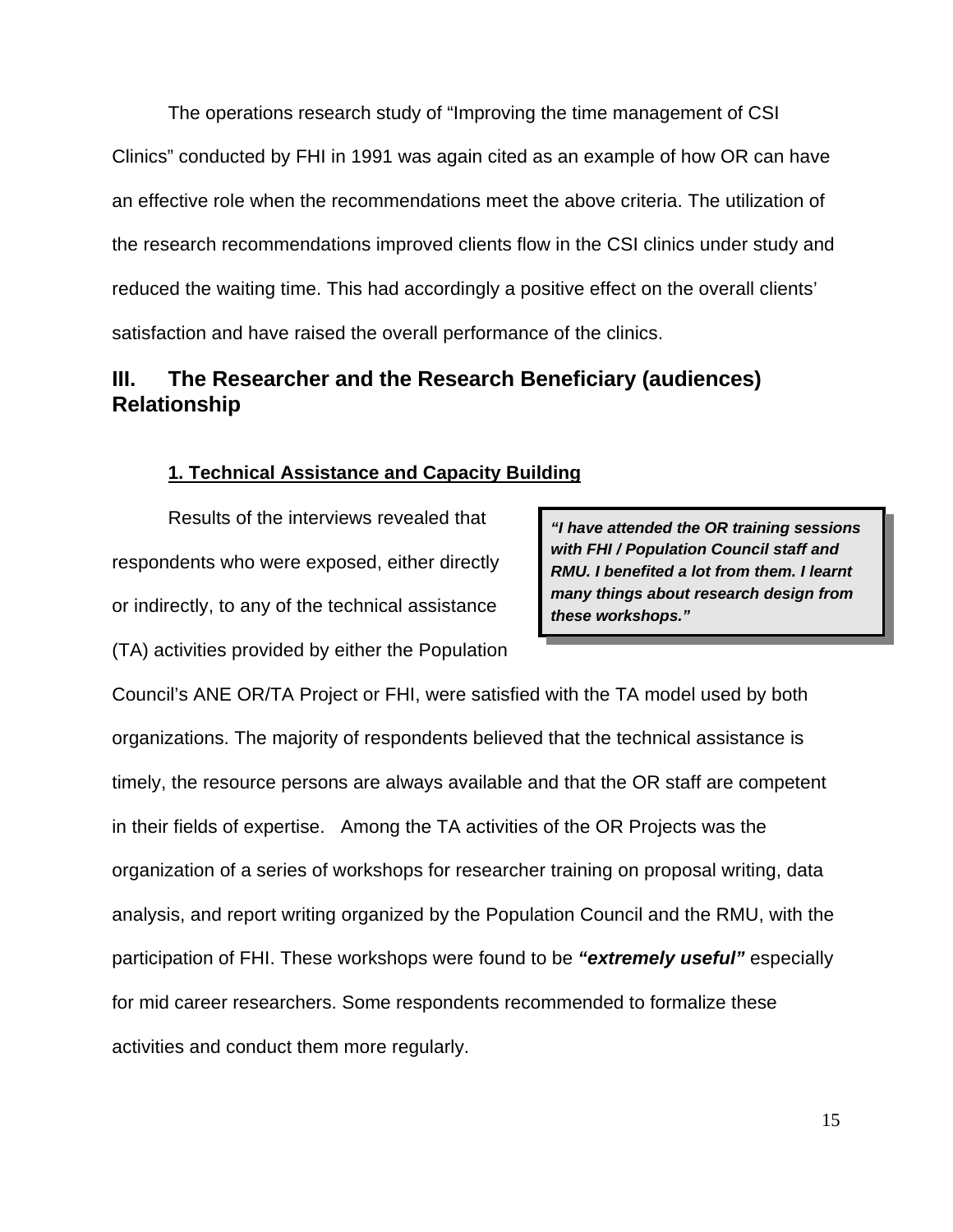Other interviewees suggested other TA training activities to strengthen capacity especially in areas like:

- Defining and setting indicators for monitoring and evaluation of family planning projects' activities and improving management information systems of these projects in a way that utilizes data to be an effective source of information for decision making.
- Developing dissemination materials,
- Strengthening communication and presentation skills,
- Providing information related to methodological techniques as sampling, developing questionnaires and data analysis.

Some respondents mentioned that it will be also useful if the same training is given to different groups to maximize the number benefiting from these sessions. One interviewee mentioned *"TA provided by operations research staff should ensure building capacities that can undertake similar activities after the technical assistance assignment is completed."* Meanwhile, it was stressed that the skills and the expertise of both the national experts and the foreign consultants, should be utilized especially that the language forms a barrier in many situations for non-Arabic speaking experts.

To operationalize the process of capacity building two approaches where recommended. One is to work closely with a few local research institutions or NGOs and support their research capacity to be the central point for national organizations that can be called upon when needed. This approach will require strengthening leadership and advocacy skills in addition to improving the management capacity of these organizations. The other alternative approach is to train different professional groups to create a critical mass that can continue to transfer skills to other subsequent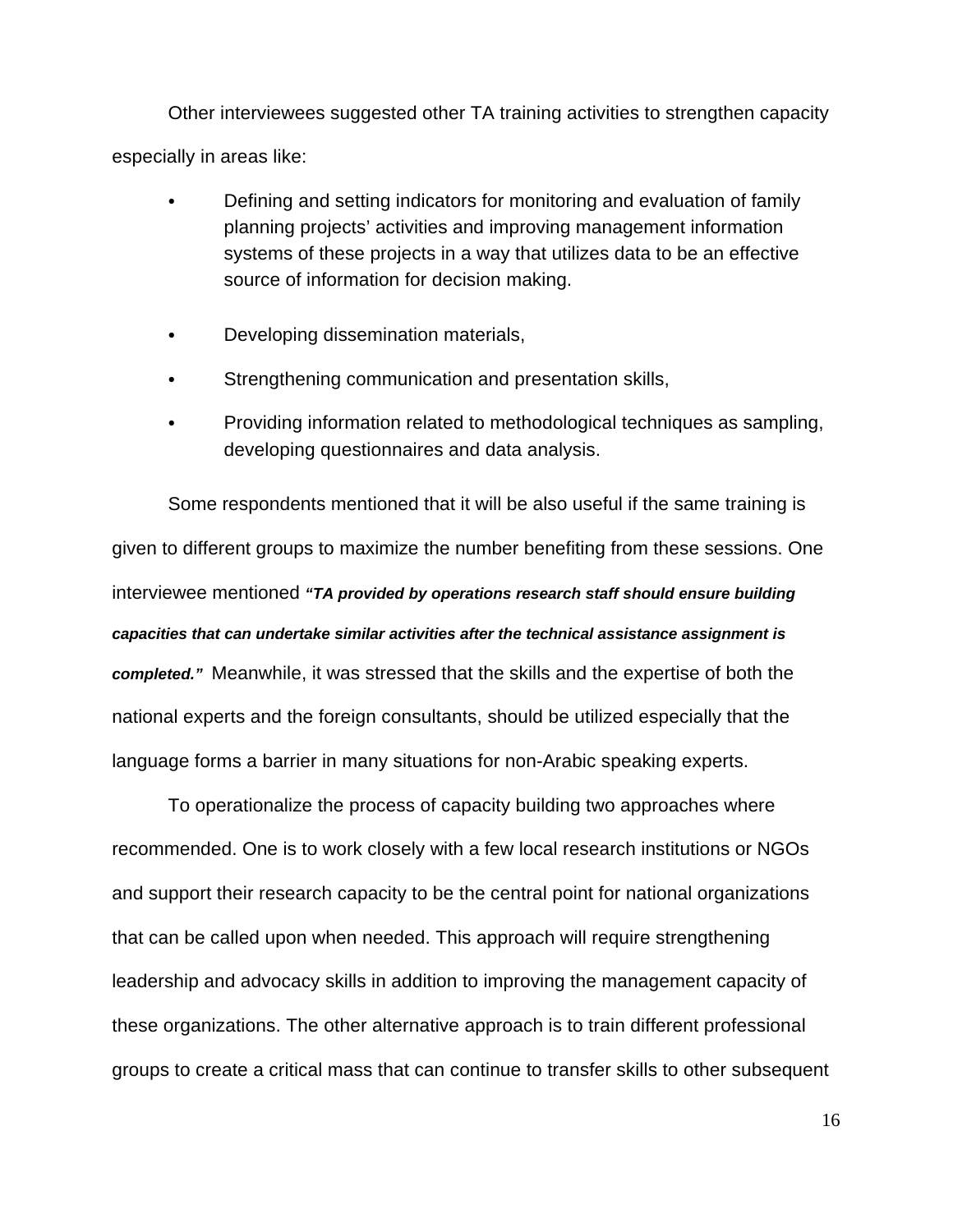groups. This will require giving more attention to researchers at the governorates who are usually distanced in most of the cases from these learning opportunities.

*"We think that the number of professionals who were trained at the beginning of the OR program is not enough. They all come from the central office of the Ministry. Now that we are trying to decentralize activities to the governorate level, it is mandatory that we create a critical mass that can manage small OR studies so to help local health professionals understand their problems and find scientific solutions."*

#### **2. Dissemination**

 Dissemination of research is one of the key steps in the process of operations research. Some respondents described dissemination as the main bridge towards achieving effective utilization. One respondent said *"Without proper dissemination we*

*should not expect any utilization of research."* 

*"Transfer of research skills should be the main objective of any TA activity. However, utilizing the Egyptian expertise along with the international is a key for any success in this area."* 

Many respondents indicated that the nature of every study decides to a great extent the way it will be disseminated. Some mentioned that studies which are of general interest ought to be presented in a large enough forum to bring the issue to public attention (the example of research studies on new contraceptives was given). If appropriate, different forms of mass media should be utilized to get the message across as well. On the other hand, if the research under study deals with sensitive issues the dissemination activities should reflect this sensitivity as well. For example, many respondents have positively reacted to the communication strategy used to disseminate the findings of the postabortion care research. Thus to many of them it was not surprising to involve limited number of those who are directly working with the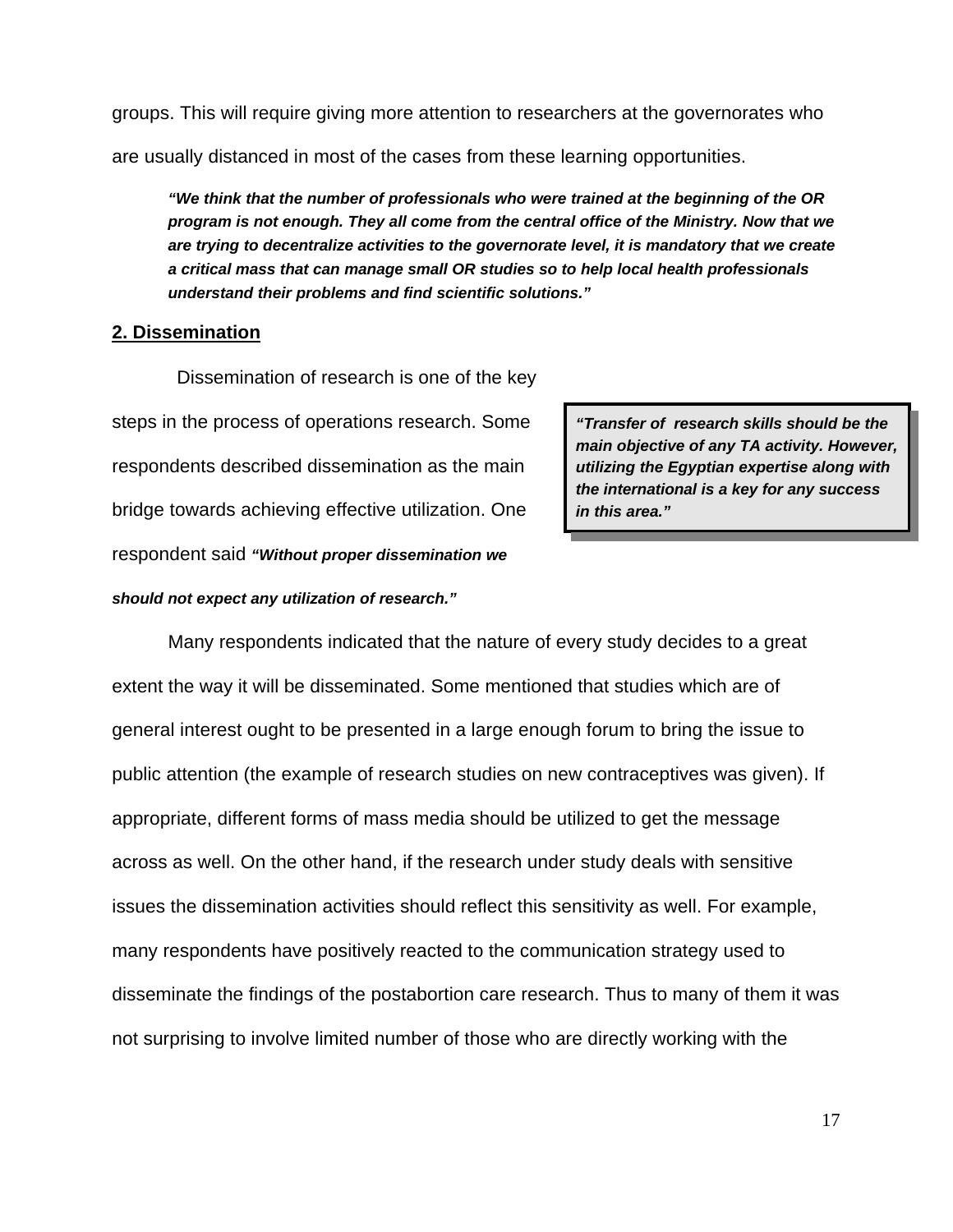program in the form of small group meetings and individual presentations to senior policy makers and program managers.

Choosing the type of communication channel to disseminate results should match the information needs of the target groups that the research serves. It was mentioned in several interviews that print materials like final reports, should be written in the local language so as to facilitate the comprehension of findings and the discussion of their implications. Though, many respondents found OR final reports to be generally useful and important, some

said that they are so long to read. Accordingly, it was recommended to continue producing research summaries in both Arabic and English in addition to other types of research capsules to complement final reports.

Generally, OR publications were criticized for being heavily distributed on the

*"One barrier in the process of disseminating of research is that most of the final reports are produced in English. I believe that this won't help officials in the governorates to understand what the researcher is saying. Thus, all final reports should be written in Arabic and if needed in English. Condensed Arabic summaries are not enough too, since many of the target groups should be aware of the full results."* 

central level with limited circulation in the governorates. It was mentioned to provide individual copies to target groups / persons so to facilitate reference and use.

It was universally agreed that the dissemination materials should be clear, simple and innovative in presenting data in order to facilitate readers' comprehension of the issue. Using comparisons, simple graphs and text bullets was seen to be helpful in making visual presentation of data more effective . One interviewee indicated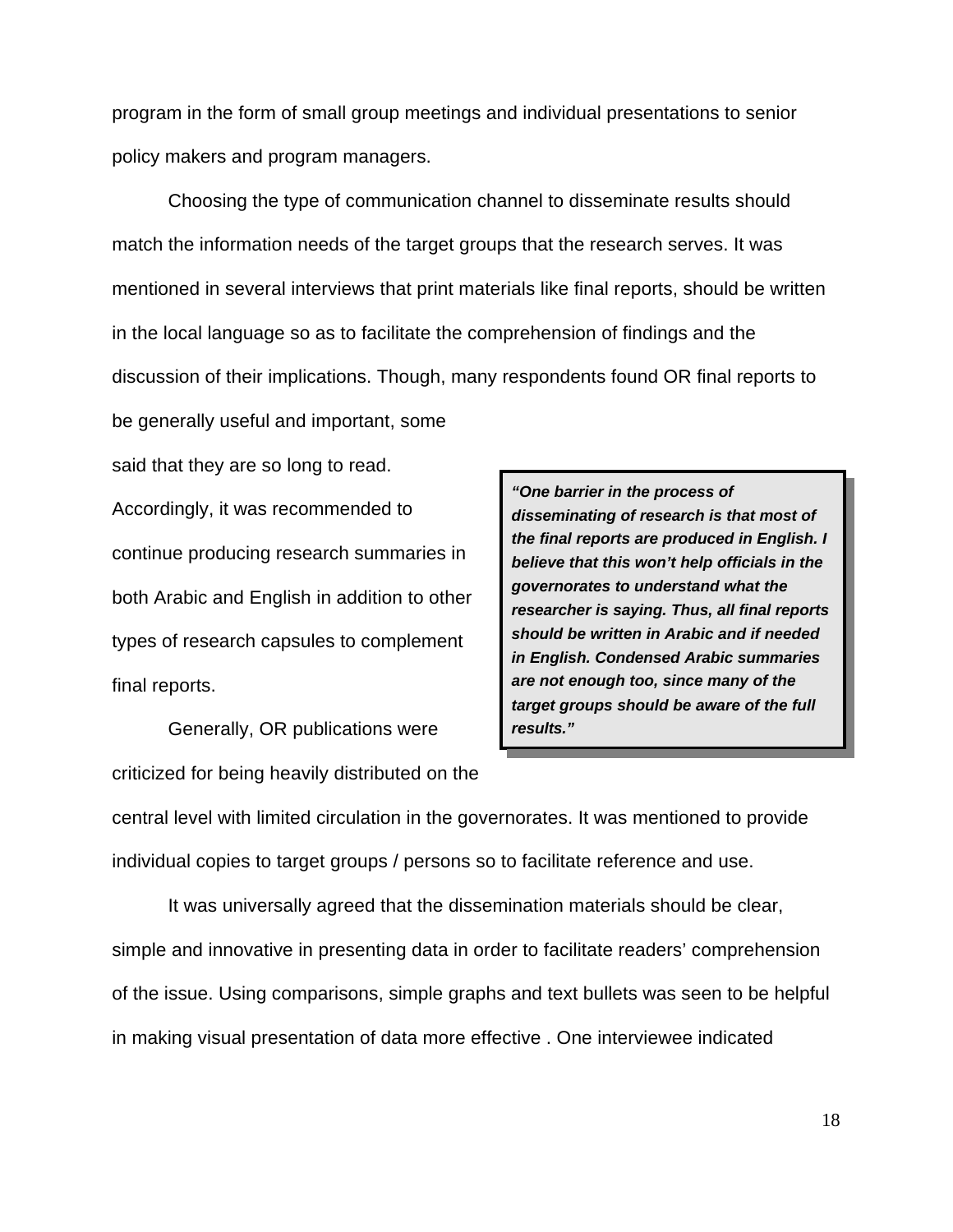*"Present your data in a way that the audience can relate to. Help them to quickly understand how (the) positive or negative (findings relate) to them."*

Several interviewees mentioned that big seminars could be probably one way to introduce the research findings to a large group and to *"announce the findings publicly"*. Yet, others criticized them for not providing the needed opportunity to communicate the findings and discuss their implications thoroughly. Many respondents suggested interim seminars or meetings to pave the way and prepare the research audiences for the final results to be released sometimes after.

**Suggestions to improve dissemination and increase utilization ....**

- *C* "*Small group meetings allow for more thorough discussions and more meaningful outcomes."*
- *C "Presenting findings and recommendations based on interests of different target groups is a lot better."*
- *C "Delay coffee breaks, and proceed with the main presentation because many people just leave after the break."* 
	- "You have to tell your invitees clearly *and simply why they are coming to this meeting, what do they expect and what it means to them".*

*Collective quotations from different interviews*

Others have stressed the need to organize and replicate final dissemination seminars on the governorate level so to reach local officials who will finally implement the research findings. In cases when it is not possible to do more than one seminar, it might be useful to invite local officials to participate in these centrally organized meetings. In this regard, the dissemination of the Raidats Refiats study was cited as an effective example. *"The way the Radiats Refiats study was disseminated was very good. The dissemination seminar brought together the researchers and the feedback from the field presented by the program officials from the central and the governorates' offices."* 

Targeted individual presentations is another means for effective dissemination that was highlighted in several interviews, especially the ones addressed to policy makers and senior program managers. It was mentioned that these types of face to face briefings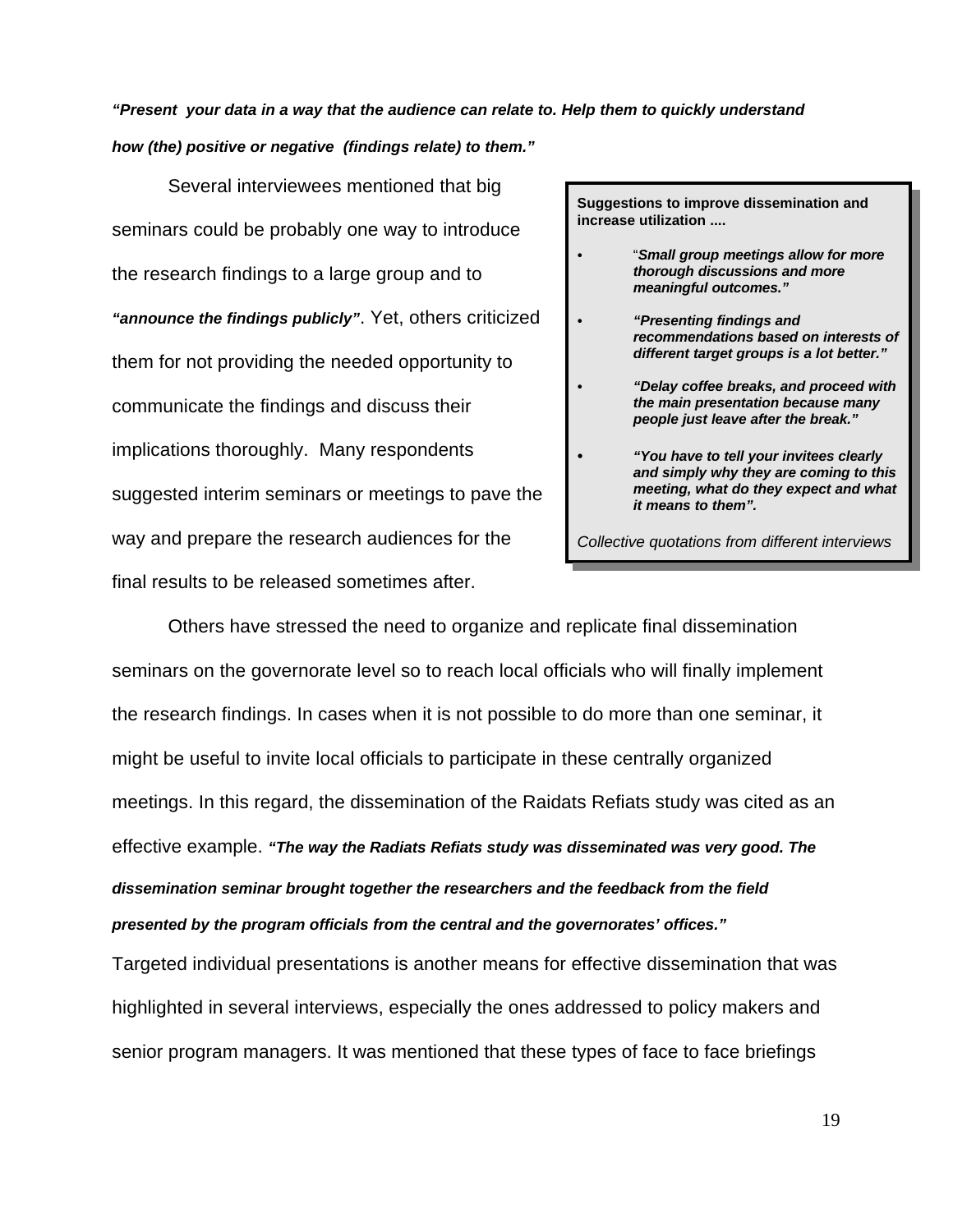are most effective when the relevant findings to the program are highlighted. One additional advantage to this type of dissemination is that it helps researchers in building long term commitment and provides the opportunity for future utilization of the results. *"When you talk individually to me and present certain research findings and when you know my program and tell me how this research can benefit me, I will respond to these findings more positively."* 

The study of "IUD Use Dynamics in Egypt" conducted by the Egyptian Fertility

Care Society and the ANE OR/TA Project in 1994 is another example of using targeted dissemination seminars to selected audiences. Several interviewees mentioned that the use of small group meetings to disseminate this study's results led to

*"Dissemination seminars become more successful when the presentations are well prepared; the researcher has good communication skills and when the recommendations are based on scientific interpretations rather than personal opinions."* 

better implementation of useful actions. For example, the training curricula of MOHP and RCT were modified to include the CuT380A IUD new use duration of 8 years rather than the previously instructed of 6 years use duration (which has since been increased to 10 years). A special brochure was produced in Arabic where more than 15,000 copies were widely distributed to MOHP health facilities in Egypt to cover issues of concern that the findings of the study revealed. Results were also helpful in the production of TV spots by the IEC Center of SIS for women using CuT380A IUD to combat rumors and raise clients' awareness.

#### **3. Follow up Activities**

Although some respondents were able to cite at least one example of how one of the operations research studies sampled in this study was utilized, the majority felt that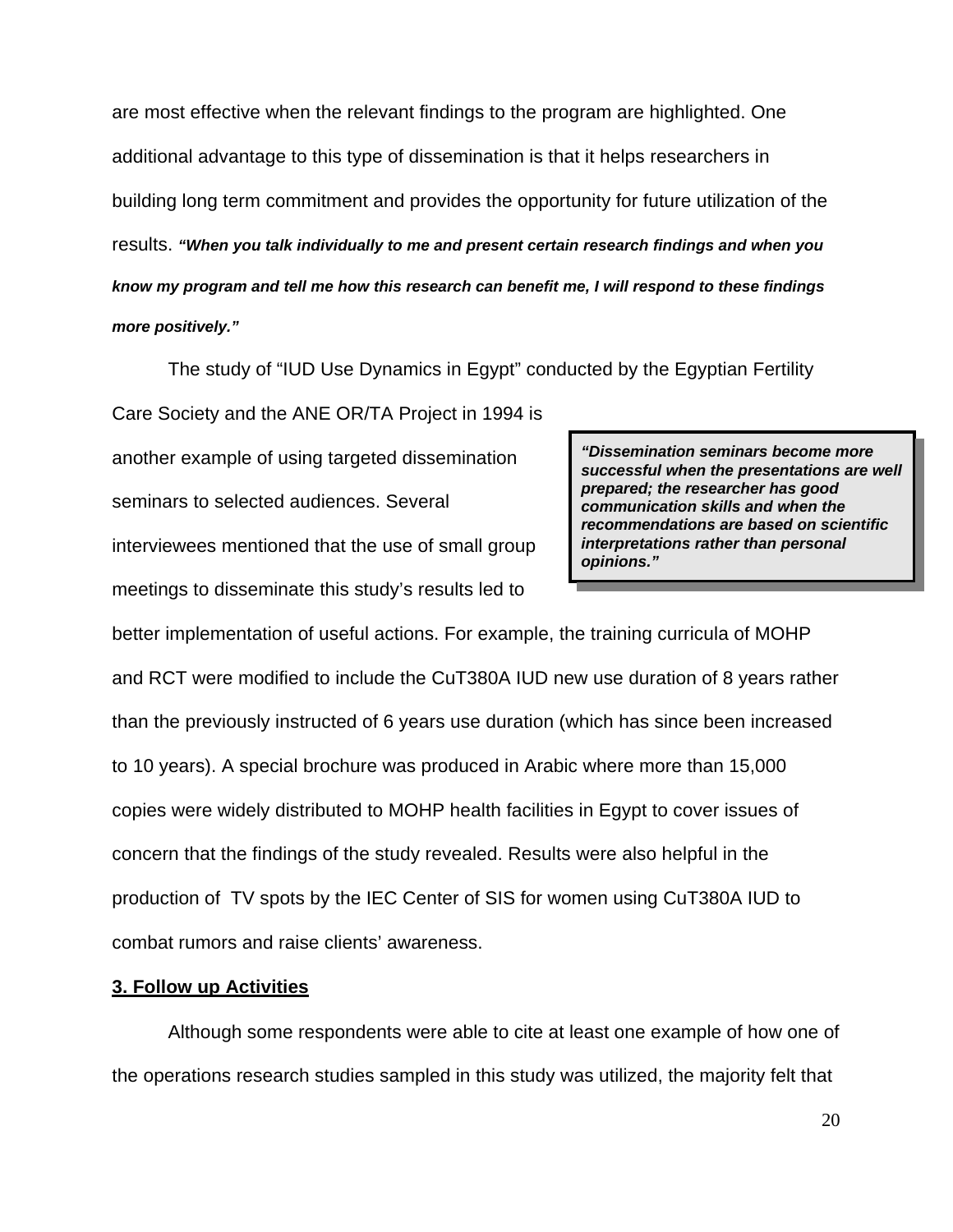systematic follow up activities are limited particularly where interpersonal activities are concerned. *"We should always start from the beginning...the follow up plan should ensure an open dialogue with all involved partners so to direct future efforts."*

However, some interviewees mentioned that follow up activities do not have to be done by the researcher personally. One organization or a network of concerned professionals could play this role. This assigned group could coordinate to repackage results in multiple formats as needs emerge and present them to different target groups over a time plan. Some respondents agreed that the advantage of this strategy is that it does not overload the researcher with many responsibilities and provides longer time frame to implement and monitor the utilization process.

In addition, findings of several related studies can be synthesized and communicated to target groups depending on their informational needs. Modified sets of presentations could be also disseminated to other non involved groups in the OR network so to expand the frame of the research beneficiaries. In other words, every key individual(s) / group(s) considered as an important part of the OR beneficiary network need to be *"personally counseled"* as one respondent described about the major OR findings and their policy and program implications.

Generally, many interviewees mentioned the need to repeat some OR studies that are of importance to the national program to test the progress of these programs. These repeated OR studies were viewed as one tool of follow up activities on the effective implementation and utilization of findings. Specific examples include OR studies related to continuation and discontinuation of methods and services and

21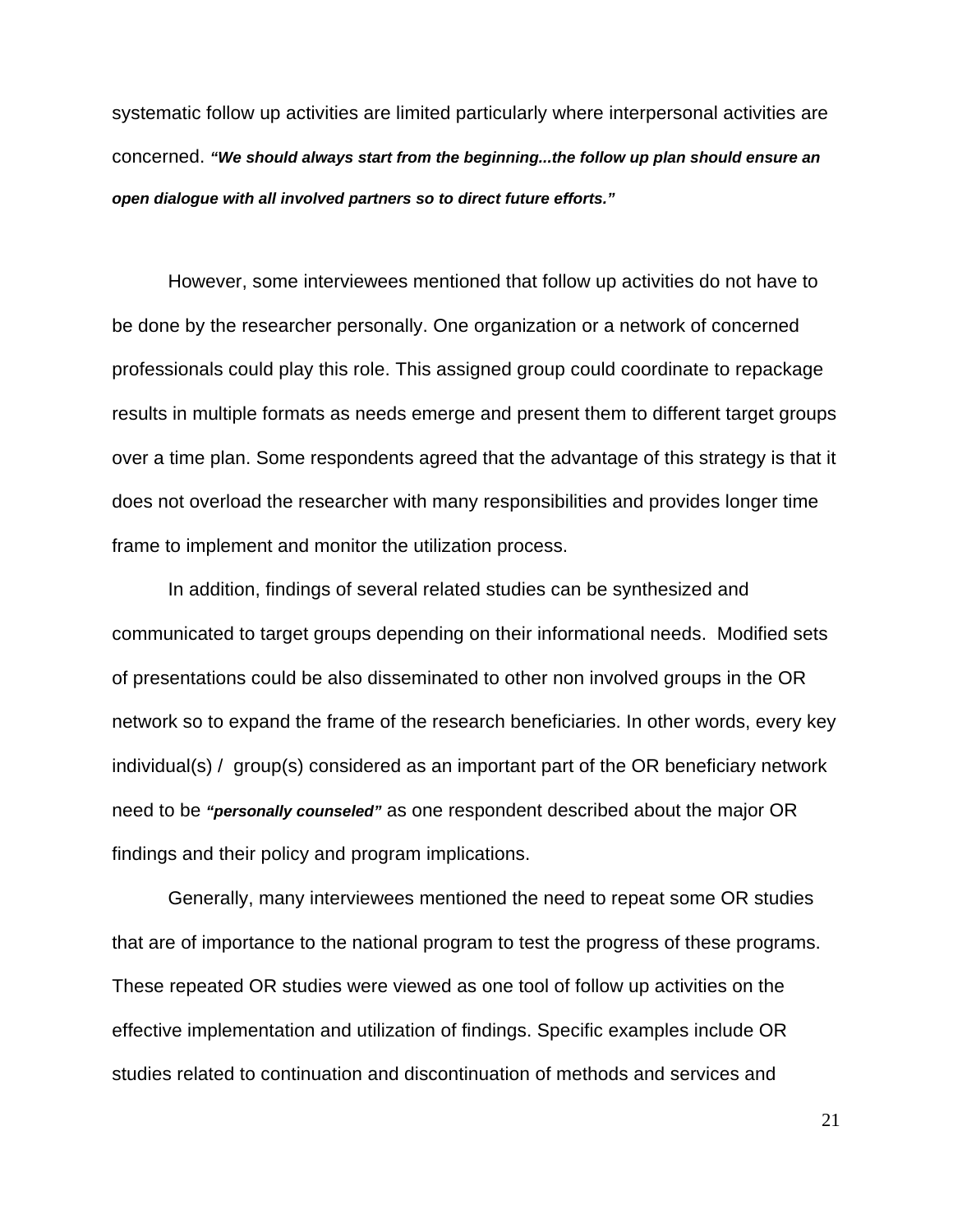research related to programs' assessment and evaluation.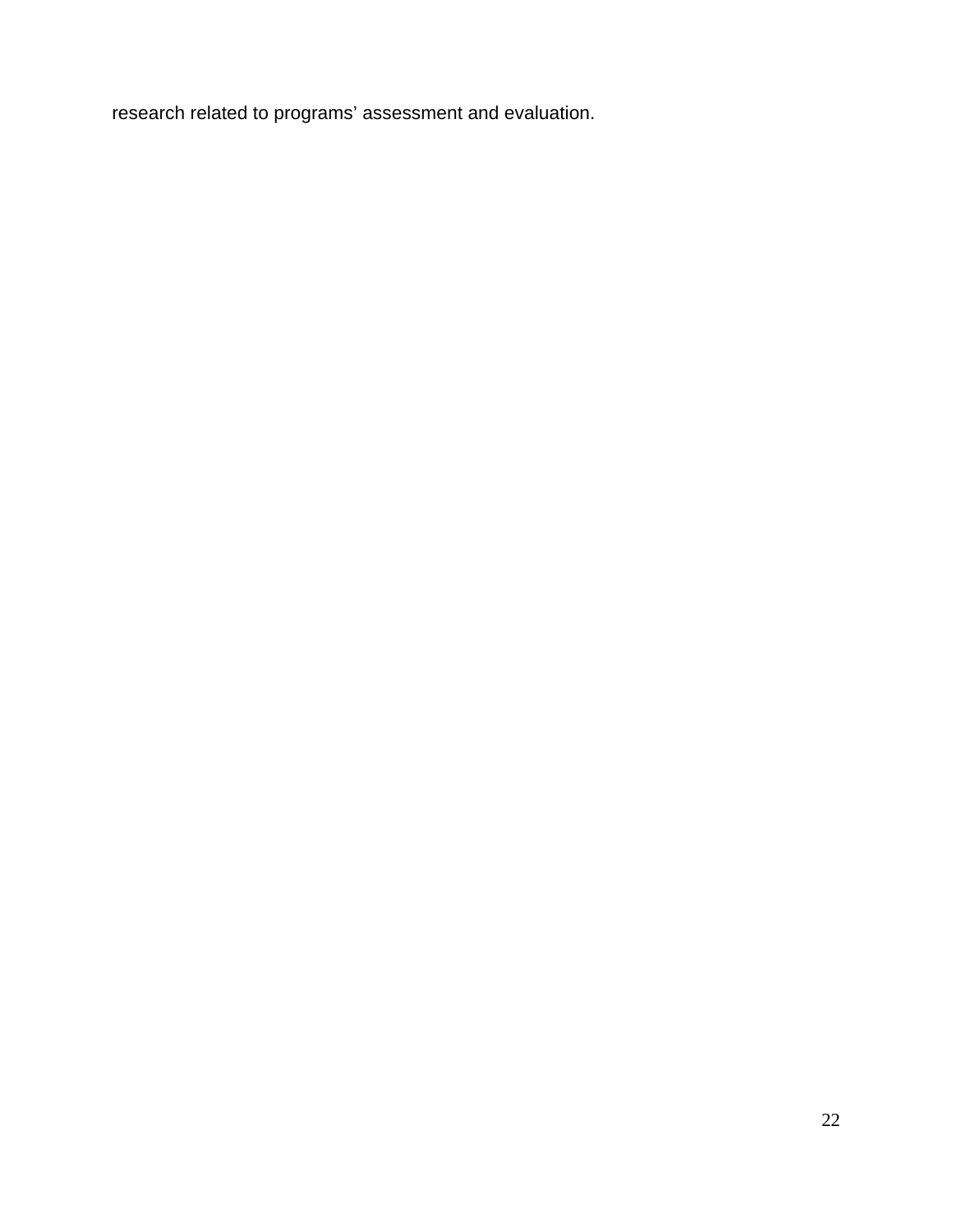### **CONCLUSIONS & RECOMMENDATIONS**

For the majority of interviewees OR is important to the national family planning and reproductive health program in many ways. Operations research findings were mentioned to be useful for policy formulation, implementation, achieving programs' objectives and improving service delivery performance. Specific examples of how OR studies were particularly useful in this regard were frequently mentioned; for example, the ANE OR/TA Project on improving postabortion care and the FHI OR study on organizing family planning unit hours and waiting time in the CSI project.

Two elements were considered particularly important in the process of utilization. One is the relevance of the study to the research beneficiary and the second is the scientific quality of methods. Several successful OR examples were cited for their relevance and high quality research such as the ANE OR/TA Project research on IUD Use Dynamics and the study of Continuation and Discontinuation of Contraceptive Use by Method and Reasons for Drop Out in CSI Project. These studies were mentioned to be effective in concluding with relevant recommendations to the policy makers and program managers and in utilizing special dissemination channels that allowed for active follow up activities. However, more efforts were called for to strengthen the link between research findings and their actual implementation.

Generally, the following lessons were recommended as indispensable to maximize the utilization of operations research:

OR studies ought to strategically tailor their focus on issues that are of national interest and linked to the national research agenda.

23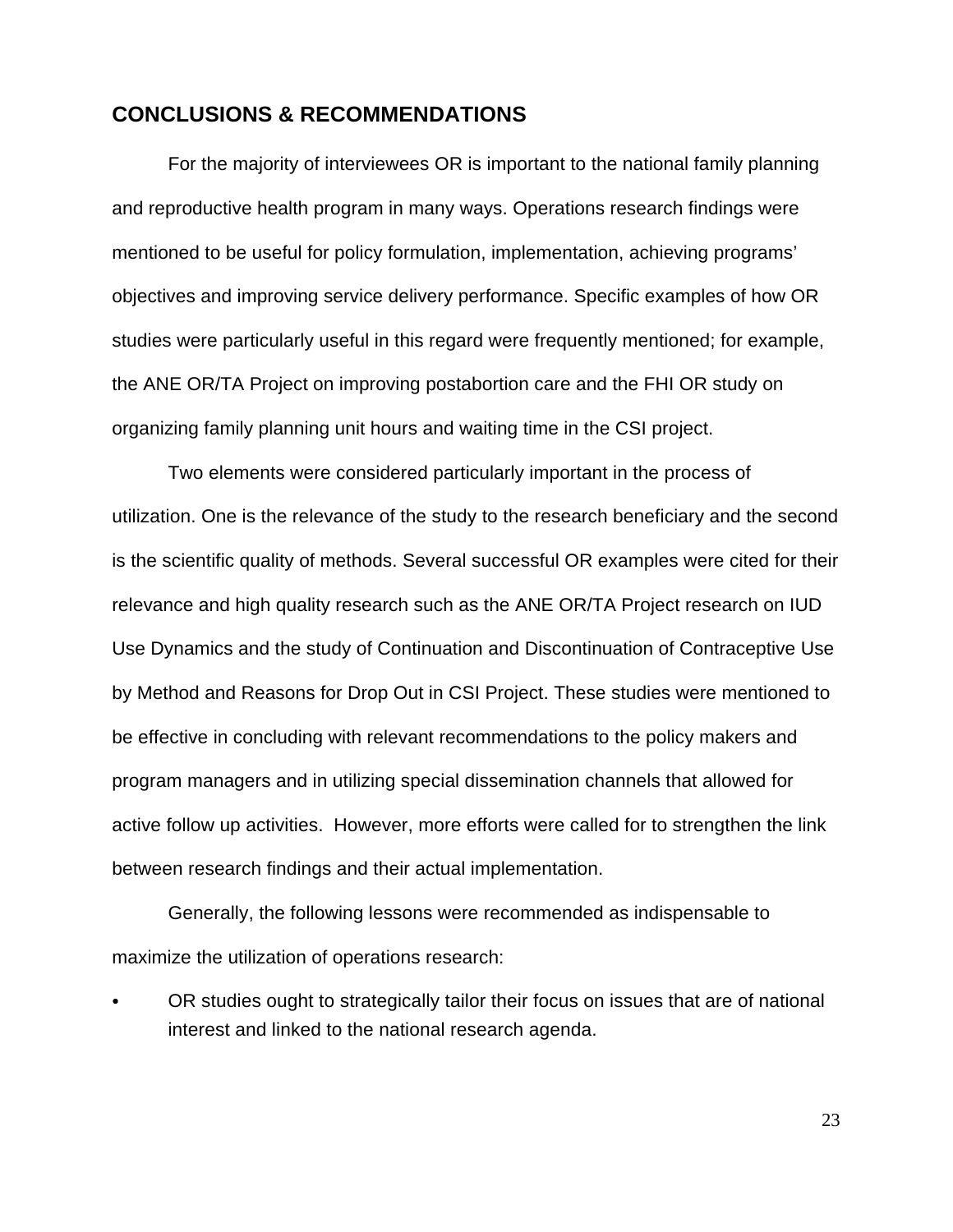- C OR should continue to contribute to the process of policy formulation, program development and service improvement. It should be one of the fast input tools that policy makers and program managers can use in the decision making process.
- Involving multiple partners in the research process is crucial to ensure future commitment to the utilization of this research. Concerned decision makers should be also included in the process from the beginning and should be continuously updated about its progress and the research implications.
- Research institutes conducting operations research need to give the highest priority to the design and implementation of the research in the field. Well designed studies that effectively investigate the questions have a higher opportunity to be utilized since the findings would be considered more credible and reliable. Meanwhile, recommendations should present practical solutions and should be classified and communicated according to the interests of the different research audience groups.
- Although the current models used for providing technical assistance are satisfactory, there is a need to formalize the process of research capacity building. More efforts are called for to build a cadre of researchers who can conduct small scale studies within their own organizations. In addition, there is a need to strengthen the technical and management skills of local research institutions who can become OR training centers. Further analysis of the these models of technical assistance applied is also recommended to avail a clearer understanding of the alternative paths for effective utilization.
- Dissemination activities should continue to match the informational needs of the different research target groups. Presenting the data in different formats that suit the profile of every group is critical in achieving any success. Circulation of print materials and the organization of the interpersonal communication activities should be decentralized to involve more personnel on the governorate level.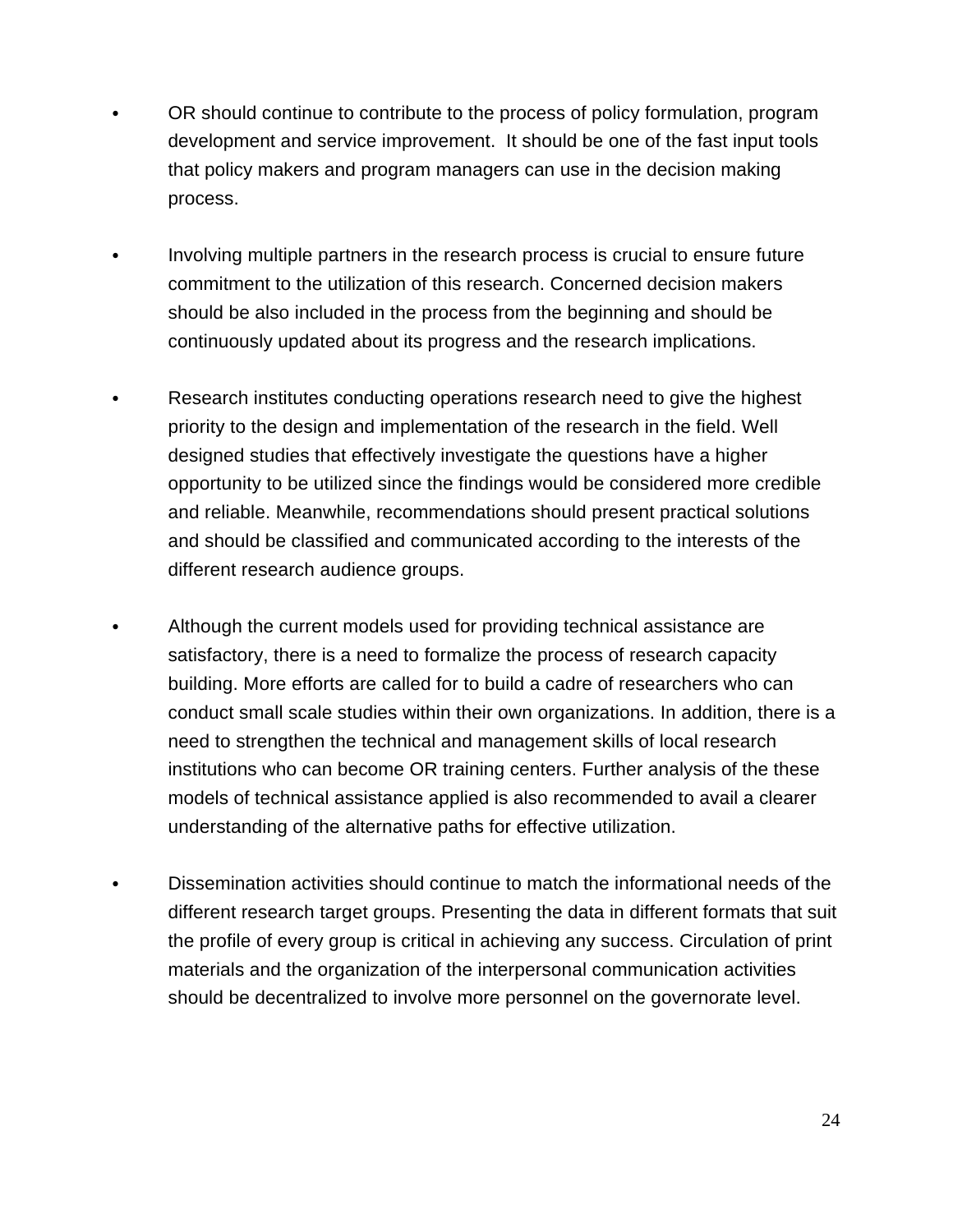## **REFERENCES**

- Fisher, Andrew, John Laing, John Stoeckel, John Townsend Handbook of Family Planning Operations Research Design, The Population Council, 1991
- Henry, Fitzory. 1996. "Linking Health Research to Policy: The Researcher's Role." *Research Into Action.* The Newsletter of the Council on Health Research for Development (COHRED), April - June, 5:1,4.
- Herrin, Alejandro N. 1995. "Operations Research for Program Planning and Management." *Final Report.* Asia and the Near East Operations Research and Technical Assistance Project. The Population Council: Manila.
- Iskandar, Meiwita B. and Subadra Indrawati. 1996. "Indonesia: Utilization of Completed Operations Research Studies." *Final Report.* Asia and the Near East Operations Research and Technical Assistance Project. The Population Council: Jakarta.
- Rob, Ubaidur and Donna Nager. "Support for Research Dissemination, Utilization and Policy in Bangladesh." 1995. *Final Report.* Asia and the Near East Operations Research and Technical Assistance Project. The Population Council: Dhaka.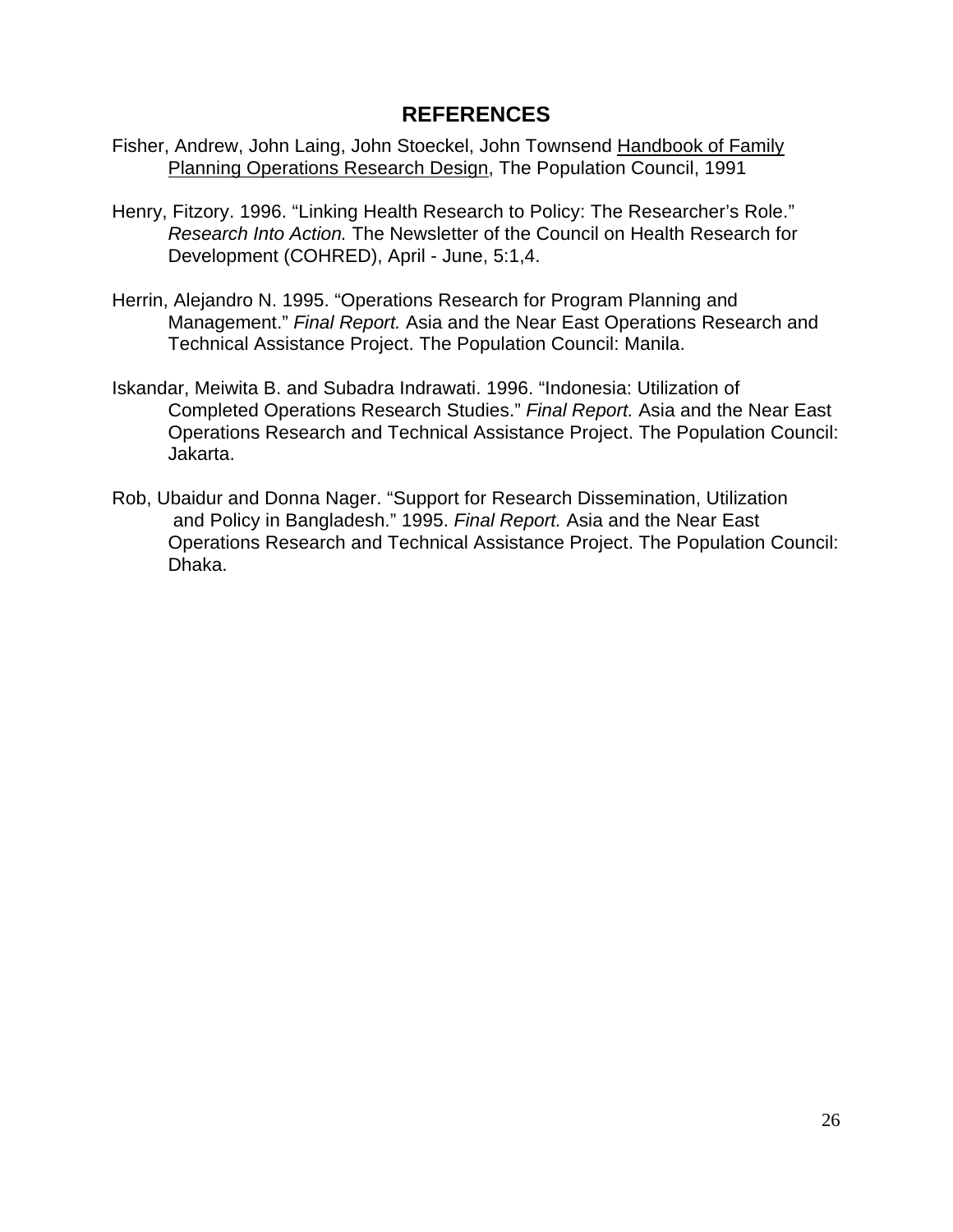# **APPENDIX A LIST OF INTERVIEWEES**

#### Donor Organizations:

1. Dr. Richard Martin USAID/ Cairo Office 2. Ms. Connie Johnson USAID/ Cairo Office 3. Ms. Angela Lord USAID / Cairo Office

4. Mr. K.V.R. Moorthy UNFPA / Cairo Office

Government Offices

5. Dr. Moushira El Shaafi Ministry of Health and Population 6. Dr. Magda El Sherbini **Ministry of Health and Population** 

7. (H.E.) Prof. Dr. Maher Mahran National Population Council 8. Mr. Mohamed Amer National Population Council 9. Mr. Nasry Shaker National Population Council 10. Ms. Fatma El Zaharra Mohamed National Population Council

Service Providers 13. Dr. Abdel Azziz El Shoubary El Galaa Maternity Hospital

11. Dr. Mohammed Edrees **Clinical Service Improvement Project** 12. Dr. Mostafa Sadek Teaching Hospital Organization

### Others, including Researchers, Training Institutes, Cooperating Agencies

15. Dr. Zienab Heida WellStart International 16. Dr. Mahmoud Farag Consultant (NPC) 18. Dr. Maaly Goumie **AVSC** Int.

14. Dr. Osama Refaat Regional Center for Training 17. Dr. Waleed El Khateeb Population Project Consurtium